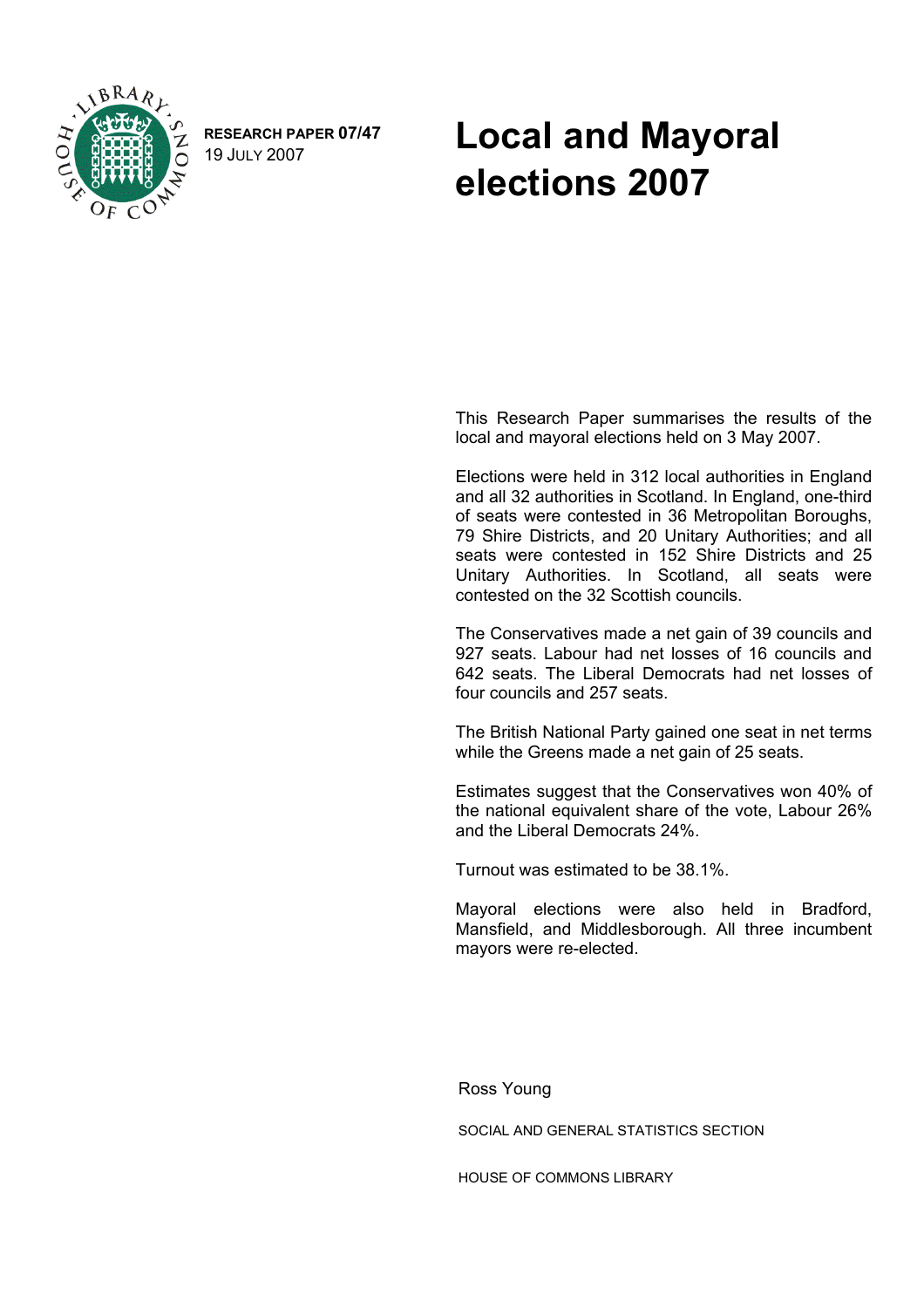#### **Recent Library Research Papers include:**

| 07/32 | The Northern Ireland (St Andrews Agreement) (No 2) Bill           | 27.03.07 |
|-------|-------------------------------------------------------------------|----------|
|       | [Bill 84 of 2006-07]                                              |          |
| 07/33 | The Mental Health Bill [HL] [Bill 76 of 2006-07]                  | 30.03.07 |
| 07/34 | The Funding of Political Parties                                  | 10.04.07 |
| 07/35 | The Further Education and Training Bill [HL]                      | 16.04.07 |
|       | [Bill 75 of 2006-07]                                              |          |
| 07/36 | Unemployment by Constituency, March 2007                          | 18.04.07 |
| 07/37 | Direct taxes: rates and allowances 2007-08                        | 18.04.07 |
| 07/38 | Social Indicators [includes articles: Smoking in public           | 25.04.07 |
|       | places; the 2007 Census Test]                                     |          |
| 07/39 | Economic Indicators, May 2007                                     | 01.05.07 |
| 07/40 | An Economic Introduction to India                                 | 02.05.07 |
| 07/41 | A Political Introduction to India                                 | 02.05.07 |
| 07/42 | <b>Energy Security</b>                                            | 08.05.07 |
| 07/43 | Unemployment by Constituency, April 2007                          | 16.05.07 |
| 07/44 | The Parliament (Joint Department) Bill [HL] [ Bill 94 of 2006-07] | 17.05.07 |
| 07/45 | National Assembly for Wales Elections: 3 May 2007                 | 21.05.07 |
| 07/46 | Scottish Parliament elections: 3 May 2007                         | 31.05.07 |

*Research Papers are available as PDF files:* 

- *to members of the general public on the Parliamentary web site, URL: http://www.parliament.uk*
- *within Parliament to users of the Parliamentary Intranet, URL: http://hcl1.hclibrary.parliament.uk*

Library Research Papers are compiled for the benefit of Members of Parliament and their personal staff. Authors are available to discuss the contents of these papers with Members and their staff but cannot advise members of the general public. We welcome comments on our papers; these should be sent to the Research Publications Officer, Room 407, 1 Derby Gate, London, SW1A 2DG or e-mailed to [PAPERS@parliament.uk](mailto:PAPERS@parliament.uk)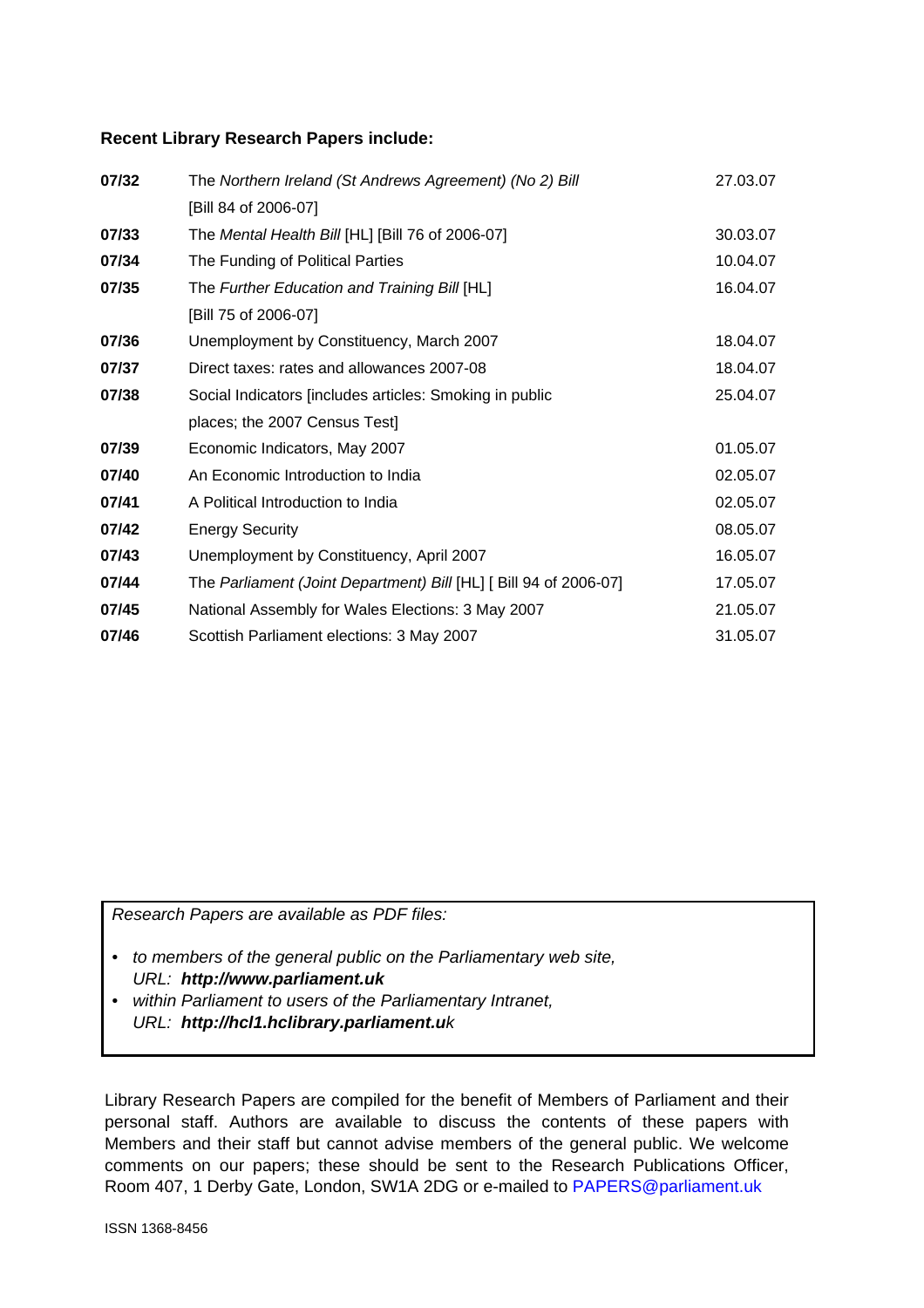## **Summary of main points**

Elections were held in 344 local authorities on 3 May 2007 comprising:

### **England (312 local authorities)**

- 36 Metropolitan Boroughs (one-third of seats)
- 231 Shire Districts:
	- o 152 shire districts (all seats)
	- o 79 shire districts (one-third of seats)
- 45 Unitary Authorities
	- o 25 unitary authorities (all seats)
	- o 20 unitary authorities (one-third of seats)

#### **Scotland (32 local authorities)**

• 32 Unitary Authorities (all seats)

No elections were scheduled in Wales, Northern Ireland, London Boroughs, county councils, or in the remaining unitary authorities and shire districts in England.

The **Conservatives** won or retained control of 163 councils, a net gain of 39 councils, comprising 48 gains and nine losses. They made six gains from Labour, six from the Liberal Democrats, and 36 from no overall control (NOC). The party took Blackpool and Plymouth from Labour, and Bournemouth and Torbay from the Liberal Democrats. They lost Eastbourne to the Liberal Democrats and lost Solihull to NOC. The Conservatives do not control any councils in Scotland. The party made a net gain of 925 seats, comprising +911 seats in England and +16 seats in Scotland.

**Labour** won or retained control of 36 councils, 34 in England and two in Scotland, a net loss of 16 councils. They won control of Leicester and Luton, previously under NOC, but lost Sheffield and Edinburgh. Labour lost 642 seats in net terms, -505 in England and -137 in Scotland.

The **Liberal Democrats** won or retained control of 23 councils, a net loss of four. They took Eastbourne from the Conservatives, and Kingston-upon-Hull and Northampton from NOC. The party lost Bournemouth, Torbay, and Windsor and Maidenhead to the Conservatives, and they lost St. Albans and York to NOC. The Liberal Democrats do not control any councils in Scotland. They lost 257 seats in net terms, -246 seats in England and -11 seats in Scotland.

112 councils were under **No Overall Control** (NOC) following the elections, 14 fewer than prior to the 2007 elections.

**Other parties** won or retained control of seven councils holding elections in 2007, including three in Scotland. The **Scottish National Party** won 363 seats in Scotland, a net gain of 181 seats. They lost control of Angus to NOC. The **Greens** won 70 seats, a net gain of 25 seats, +17 in England and +8 in Scotland. The Greens have 12 seats in both Lancaster and Brighton, as well as 10 seats in Norwich and 5 seats in Glasgow. The **British National Party** won 10 seats, a net gain of a single seat. In the BNP's own assessment of the results,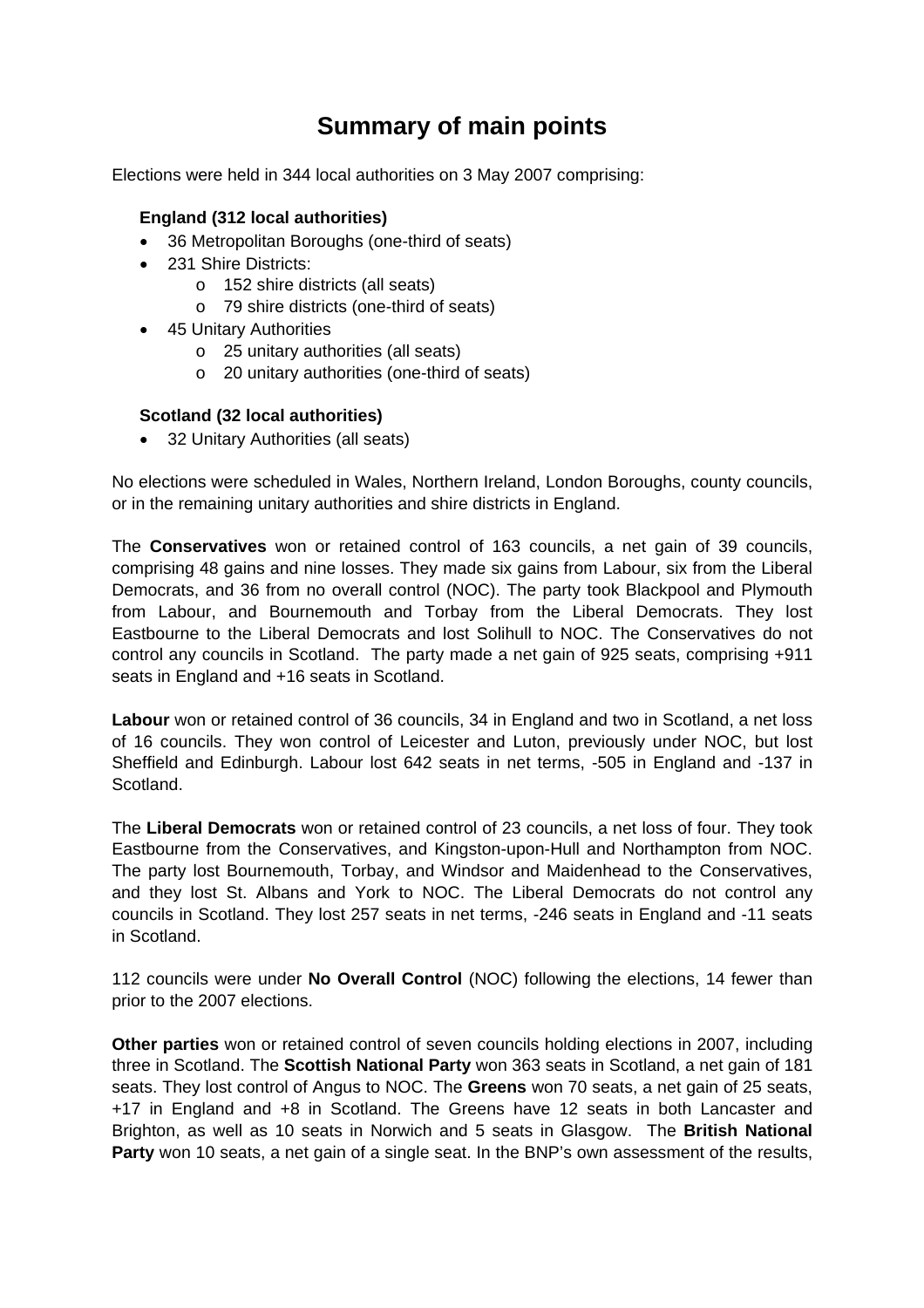it acknowledged that "the number of seats won and lost suggests that the party is standing still".<sup>[1](#page-3-0)</sup>

The estimated national equivalent **shares of the vote** were Conservative 40%, Labour 26%, and Liberal Democrats 24%

Overall **turnout** was estimated to be 38.1%.<sup>[2](#page-3-1)</sup>

Three independent incumbent **mayors** were re-elected: Frank Branston (Bedford), Tony Egginton (Mansfield), and Ray Mallon (Middlesborough).

<span id="page-3-0"></span><sup>1</sup> [http://www.bnp.org.uk/news\\_detail.php?newsId=1499](http://www.bnp.org.uk/news_detail.php?newsId=1499)

<span id="page-3-1"></span><sup>&</sup>lt;sup>2</sup> Estimates compiled by LGC Elections Centre, University of Plymouth on behalf of the Electoral Commission; LGC Elections Centre personal communication.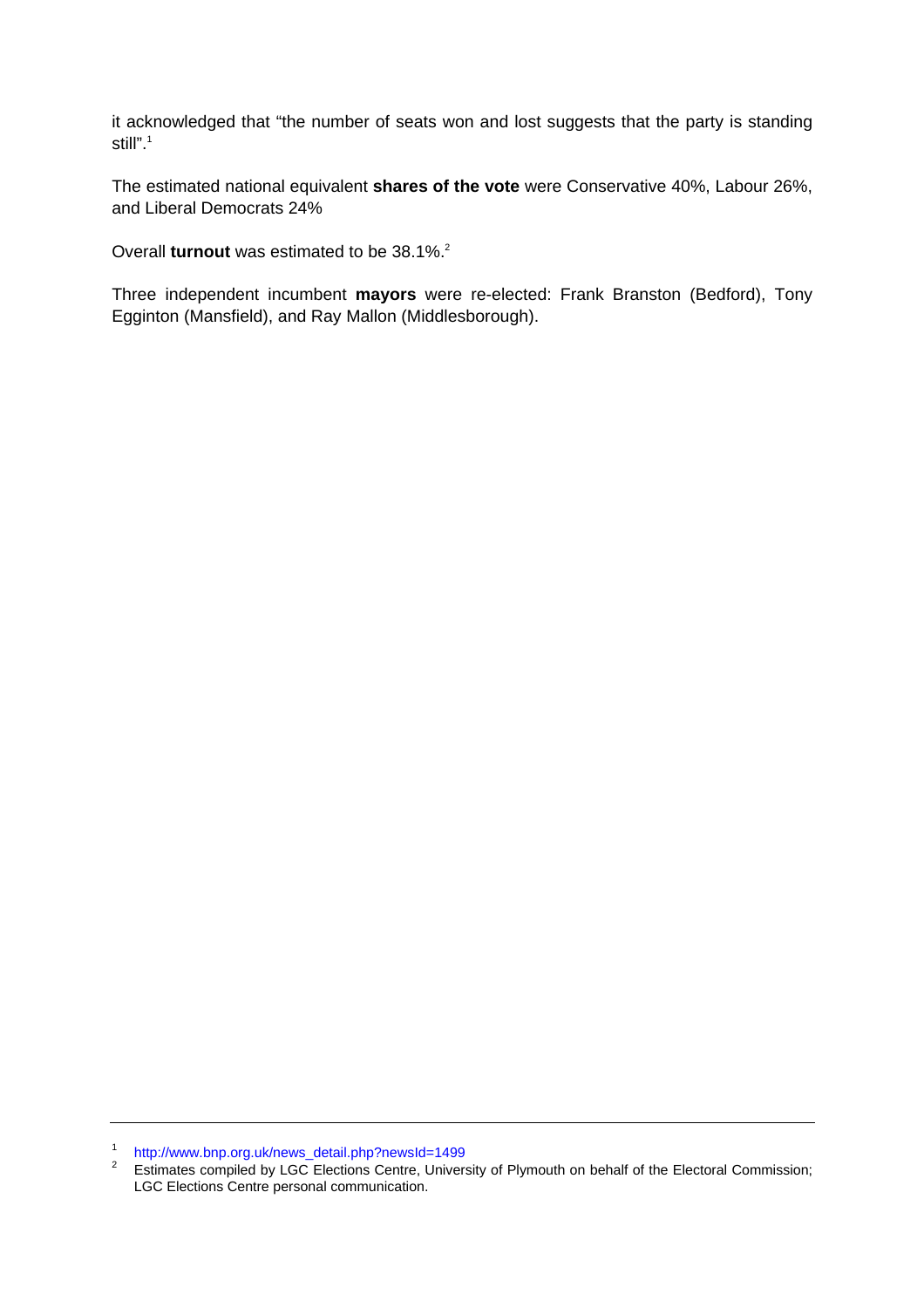## **CONTENTS**

|                |    | <b>Introduction</b>                      | 7  |
|----------------|----|------------------------------------------|----|
| Ш              |    | The results                              | 8  |
|                | А. | <b>Council control</b>                   | 8  |
|                | В. | <b>Council seats</b>                     | 10 |
|                | C. | National equivalent share of the vote    | 11 |
|                | D. | <b>Post-election council composition</b> | 12 |
|                | Е. | <b>Mayoral elections</b>                 | 14 |
| $\mathbf{III}$ |    | <b>Reference tables and maps</b>         | 15 |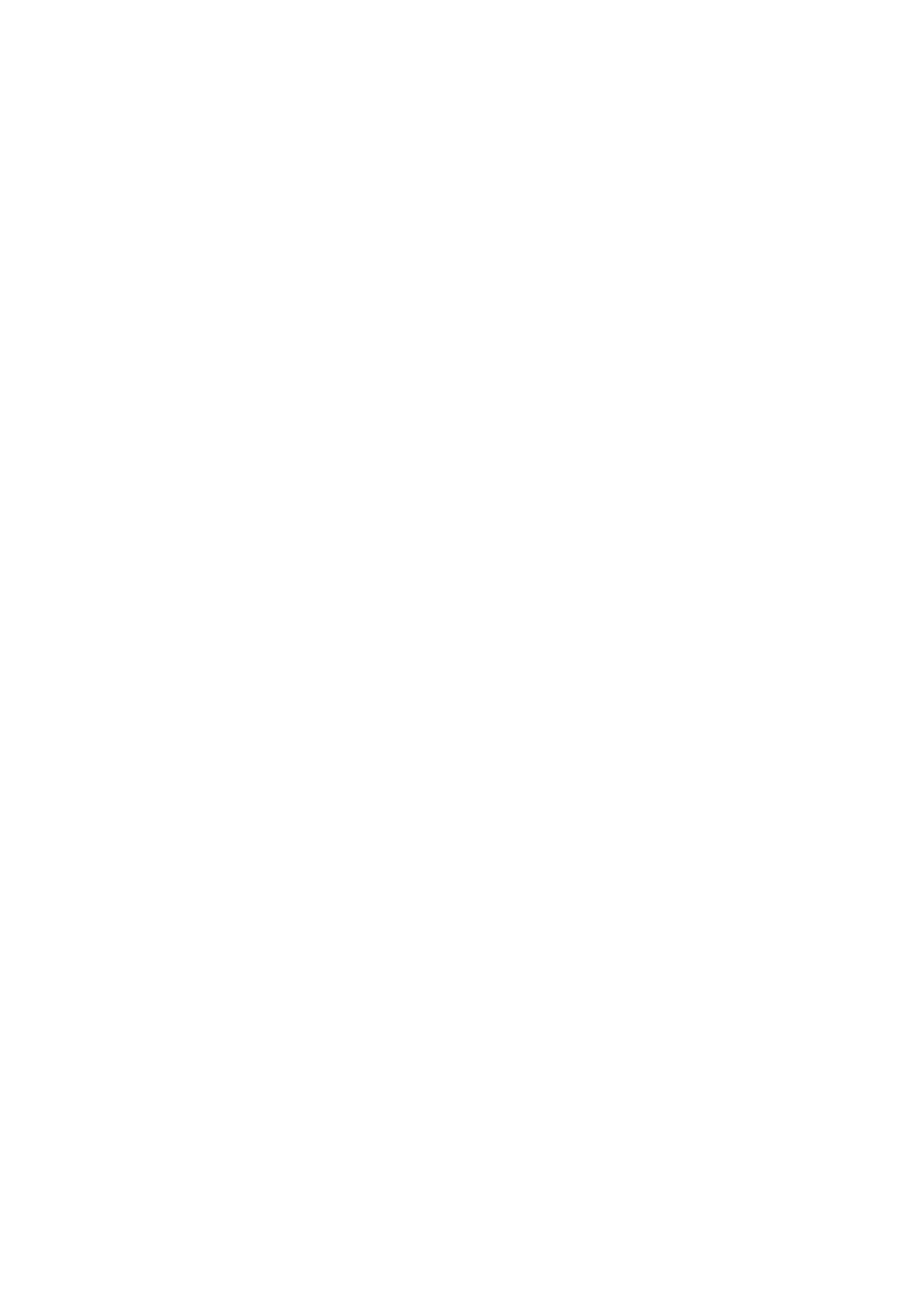## <span id="page-6-0"></span>**I Introduction**

Elections were held to 11,698 seats in 344 local authorities in England (312 authorities) and Scotland (32) on 3 May 2007, comprising:

- **36** Metropolitan Boroughs (one-third of seats)
- **231** English Shire Districts:
	- o 152 shire districts (all seats)
	- o 79 shire districts (one-third of seats)
- **45** English Unitary Authorities
	- o 25 unitary authorities (all seats)
	- o 20 unitary authorities (one-third of seats)
- **32** Scottish Unitary Authorities (all seats)

This paper is intended as a brief summary of the results and is based on media reports and data supplied by local authorities. The final compilation of the results, including votes cast at ward- and authority-level, shares of the vote, and turnout will be published later in the year by Professors Rallings and Thrasher at the University of Plymouth in their *Local Elections Handbook 2007*.

Comparisons of net gains and losses are based on council composition immediately prior to the elections. Control is attributed on a simple numerical basis – minority administrations and coalitions are not taken into account; they are regarded as the authority being under no overall (single party) control.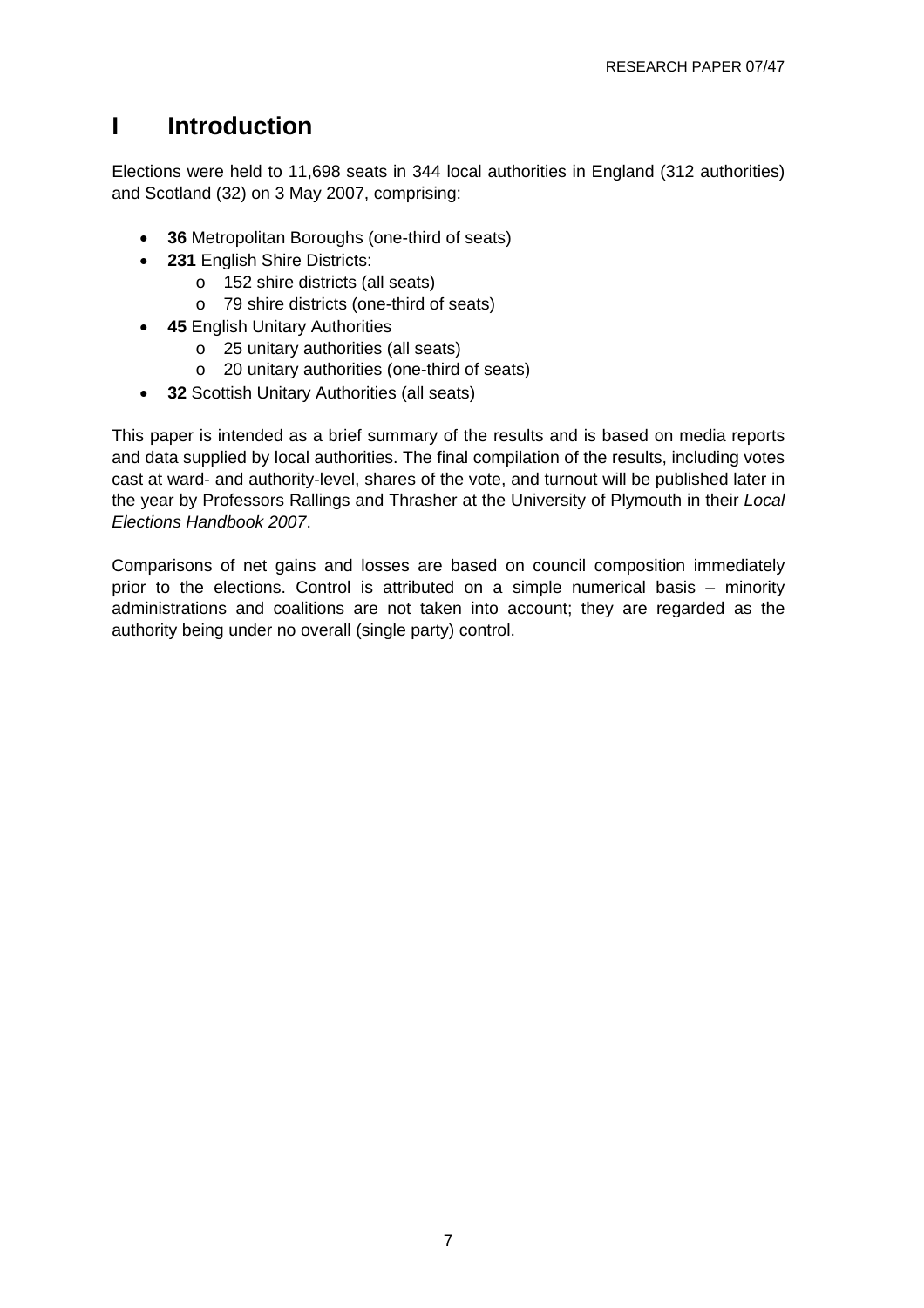## <span id="page-7-0"></span>**II The results**

## **A. Council control**

The **Conservatives** won or retained control of 163 councils, a net gain of 39 councils, comprising 48 gains and nine losses. They made six gains from Labour, six from the Liberal Democrats, and 36 from no overall control (NOC). The party took Blackpool and Plymouth from Labour, and Bournemouth and Torbay from the Liberal Democrats. They lost Eastbourne to the Liberal Democrats and lost Solihull to NOC. The Conservatives do not have control of any councils in Scotland.

**Labour** won or retained control of 36 councils, 34 in England and two in Scotland, a net loss of 16 councils. They won control of Leicester and Luton, previously under NOC, but lost Sheffield and Edinburgh.

The **Liberal Democrats** won or retained control of 23 councils, a net loss of four. They took Eastbourne from the Conservatives, and Kingston-upon-Hull and Northampton from NOC. The party lost Bournemouth, Torbay, and Windsor and Maidenhead to the Conservatives, and they lost St. Albans and York to NOC. The Liberal Democrats do not control any councils in Scotland.

**Other parties** won or retained control of seven councils holding elections in 2007, including three in Scotland. 112 councils contested were under **No Overall Control**  (NOC) following the elections, a net loss of 14 councils. The tables below summarise changes in council control, both for those councils holding elections on 3 May and for all local authorities in Great Britain:

### **Summary: changes in council control**

*Councils holding elections on 3 May*

|               |     | <b>Pre-election Post-election</b> | Change |
|---------------|-----|-----------------------------------|--------|
| <b>CON</b>    | 126 | 165                               | 39     |
| <b>LAB</b>    | 52  | 36                                | $-16$  |
|               | 28  | 23                                | -5     |
| <b>Others</b> | 12  | 8                                 | $-4$   |
| NOC           | 126 | 112                               | $-14$  |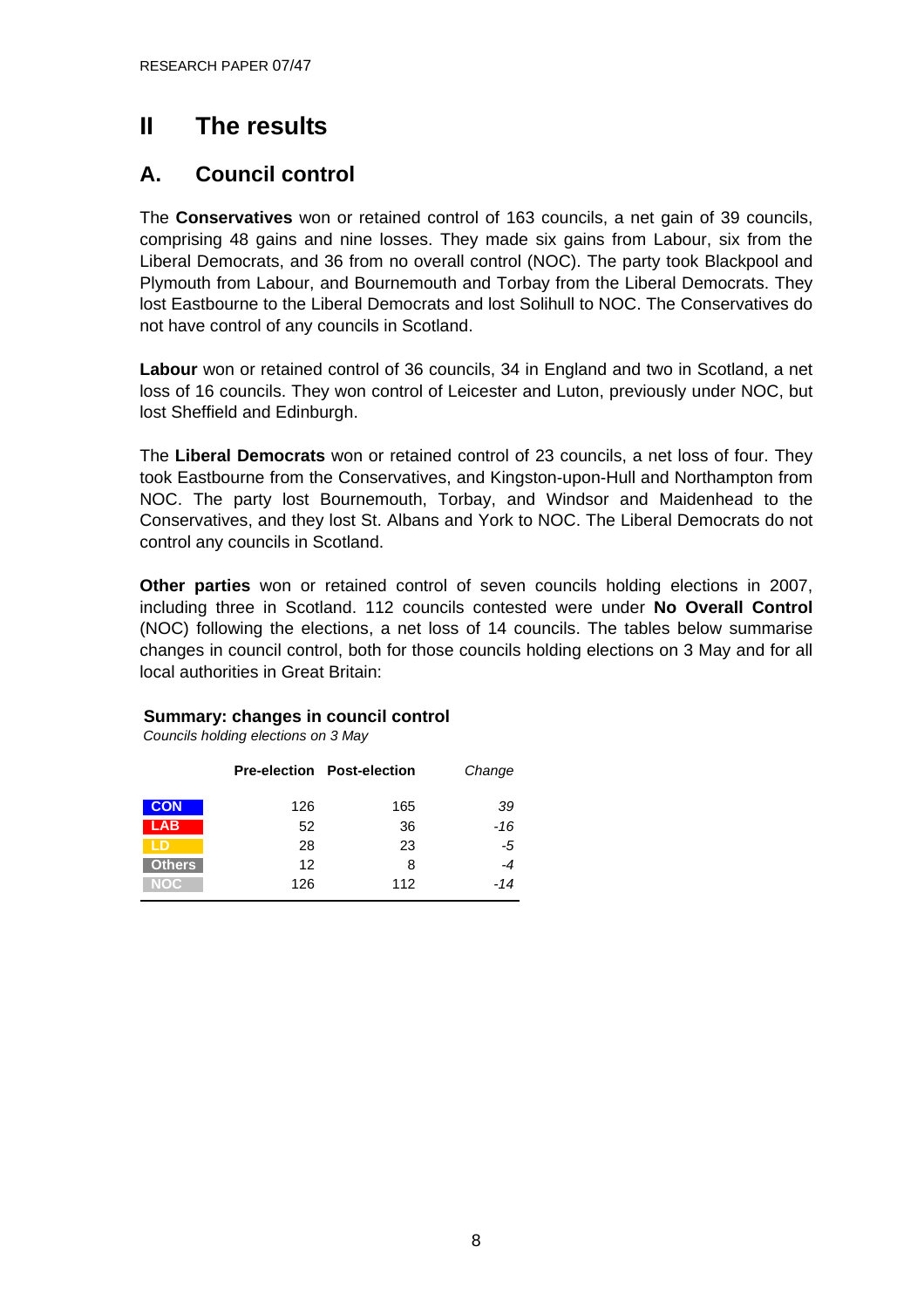#### **Changes in council control**



Conservative gains from Labour (6) Liberal Democrat gains from Conservative (2)

Liberal Democrat gains from NOC (4)





**Losses to No Overall Control** 



Liberal Democrat losses to NOC (5)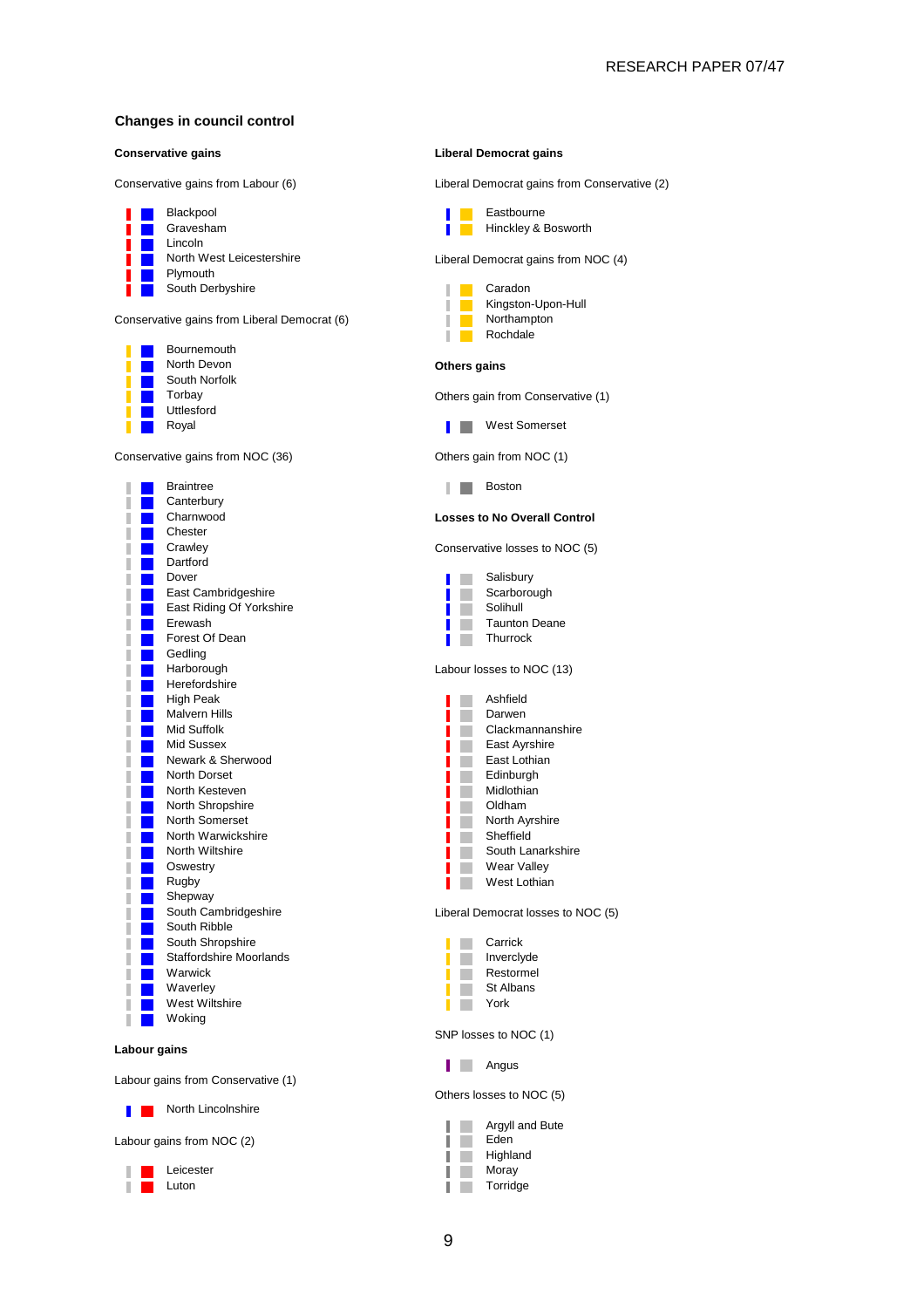## <span id="page-9-0"></span>**B. Council seats**

The table below summarises seats won and net gains and losses by party:

#### **Seats won and net gains**

*Seats contested on 3 May*

|                                | <b>Seats won</b> | Net change | Net change |
|--------------------------------|------------------|------------|------------|
|                                |                  | England    | Scotland   |
| Conservative                   | 5,458            | $+911$     | +16        |
| Labour                         | 2,225            | $-505$     | -137       |
| Liberal Democrat               | 2,337            | $-246$     | $-11$      |
| <b>Scottish National Party</b> | 363              |            | $+181$     |
| Green                          | 70               | $+17$      | +8         |
| <b>British National Party</b>  | 10               | $+1$       |            |
| UK Independence Party          | 5                | -1         |            |
| <b>Residents Association</b>   | 67               | $-19$      |            |
| <b>Others</b>                  | 1,163            | $-161$     | -57        |
| Total                          | 11,698           | -3         | 0          |

Note: Data on net change for England and Scotland are reported separately. Local elections in Scotland were held using a proportional system (STV). Readers are advised that net change in council seats may be affected by changes in both voters' party preferences as well as the operation of the new electoral system

The **Conservatives** won 5,458 seats, 47% of the total contested. In England, the party made a net gain of 911 council seats. In Scotland they made a net gain of 16 seats although, due to the new electoral system used for the 2007 elections, it is not possible to ascertain whether party gains and losses are attributable to changing voter preferences or the allocation of seats on a proportional basis. The Conservatives continue to have no councillors on several metropolitan boroughs, including Liverpool, Manchester, Newcastle-upon Tyne, on some English district councils, notably Bolsover, Cambridge, Chesterfield, and Durham, and on several unitary authorities in Scotland.

**Labour** won 2,225 seats, 19% of the total contested and a net loss of 505 seats in England and 137 in Scotland. The party has no representation on 90 district councils and unitary authorities in England, and on five unitary authorities in Scotland. Labour continues to be strongest in metropolitan boroughs. On English district councils, Labour has 1,506 councillors, on metropolitan boroughs the party has 1,178 councillors, and on Scottish councils it has 348 seats.

The **Liberal Democrats** won 2,337 seats, 20% of seats contested but a net loss of 246 seats in England and 11 in Scotland. The party has no representation on 33 district councils and unitary authorities in England, and on nine Scottish councils. The party has 2,228 councillors on English district councils, one-half (51%) of the total number of Liberal Democrat councillors in Great Britain.

The **Greens** won 70 seats, a net gain of 17 seats. The party has 12 seats in both Lancaster and Brighton and Hove, 10 in Norwich, and 5 in Glasgow.

The British National Party won 10 seats, a net gain of one seat.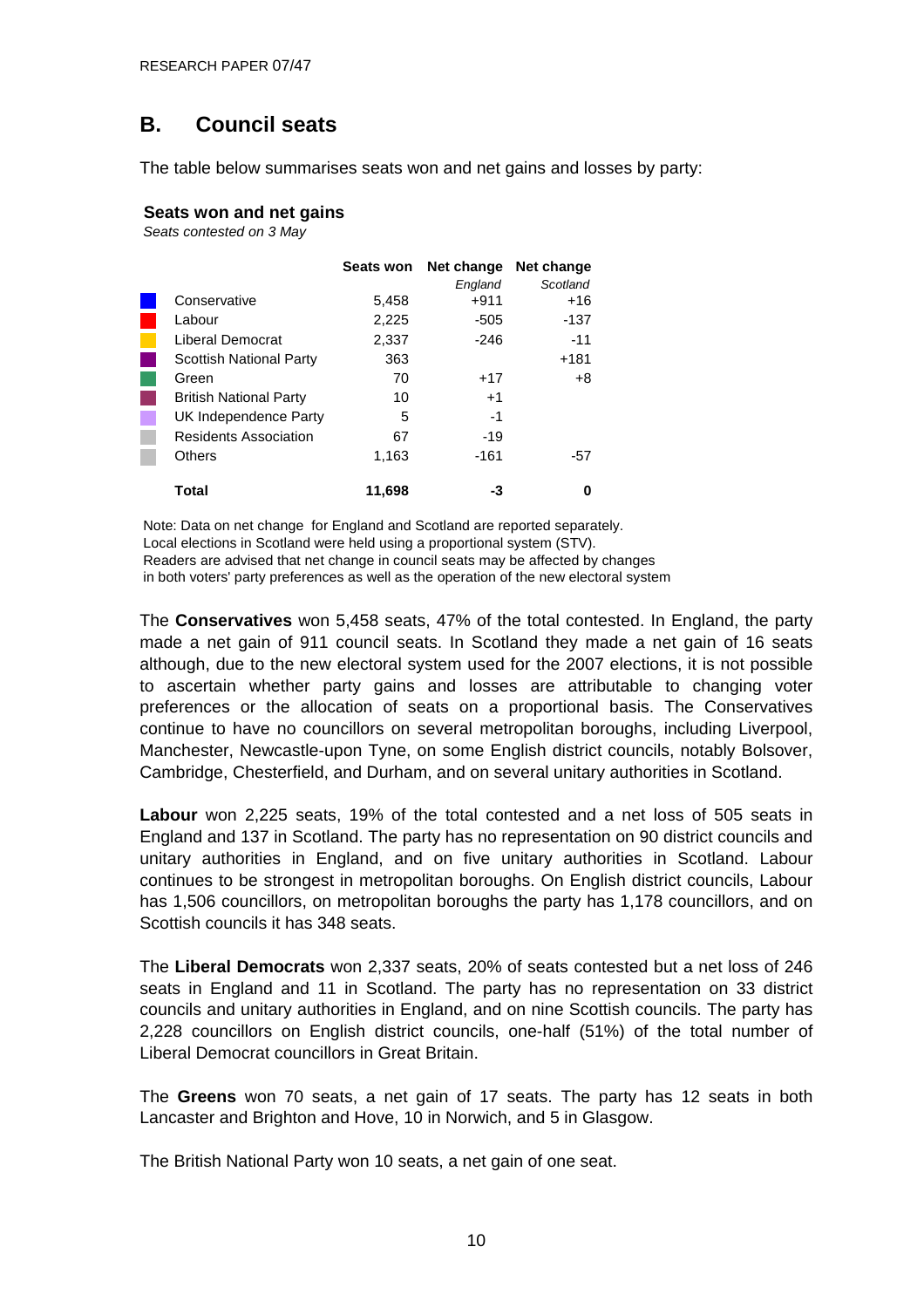### <span id="page-10-0"></span>**C. National equivalent share of the vote**

Professors Rallings and Thrasher at the University of Plymouth estimate that the Conservatives won 40% of the national (Great Britain) equivalent vote, Labour 26% and the Liberal Democrats 24%. This

is an estimated share of the vote in all authorities had elections been held Great Britain-wide. It is not necessarily equivalent to the share of the vote in those seats contested. The table and chart below show trends in the national equivalent share of the vote. Where general elections were held simultaneously, the general election result is shown.



| Estimated national equivalent share of vote at local elections, 1979-2007 |  |
|---------------------------------------------------------------------------|--|
| Great Britain                                                             |  |

|      | <b>CON</b> | <b>LAB</b> | LD. | <b>Others</b> |
|------|------------|------------|-----|---------------|
|      |            |            |     |               |
| 1979 | 45%        | 38%        | 14% | 3%            |
| 1980 | 40%        | 42%        | 13% | 5%            |
| 1981 | 38%        | 41%        | 17% | 4%            |
| 1982 | 40%        | 29%        | 27% | 4%            |
| 1983 | 39%        | 36%        | 20% | 5%            |
| 1984 | 38%        | 37%        | 21% | 4%            |
| 1985 | 32%        | 39%        | 26% | 3%            |
| 1986 | 34%        | 37%        | 26% | 3%            |
| 1987 | 38%        | 32%        | 27% | 3%            |
| 1988 | 39%        | 38%        | 18% | 5%            |
| 1989 | 36%        | 42%        | 19% | 3%            |
| 1990 | 33%        | 44%        | 17% | 6%            |
| 1991 | 35%        | 38%        | 22% | 5%            |
| 1992 | 46%        | 30%        | 20% | 4%            |
| 1993 | 31%        | 39%        | 25% | 5%            |
| 1994 | 28%        | 40%        | 27% | 5%            |
| 1995 | 25%        | 47%        | 23% | 5%            |
| 1996 | 29%        | 43%        | 24% | 4%            |
| 1997 | 31%        | 44%        | 17% | 8%            |
| 1998 | 33%        | 37%        | 25% | 5%            |
| 1999 | 34%        | 36%        | 25% | 5%            |
| 2000 | 38%        | 30%        | 26% | 6%            |
| 2001 | 33%        | 42%        | 19% | 6%            |
| 2002 | 34%        | 33%        | 25% | 8%            |
| 2003 | 35%        | 30%        | 27% | 8%            |
| 2004 | 37%        | 26%        | 27% | 10%           |
| 2005 | 33%        | 36%        | 23% | 8%            |
| 2006 | 39%        | 26%        | 25% | 10%           |
| 2007 | 40%        | 26%        | 24% | 10%           |

Local elections in 1979, 1997, 2001 and 2005 were held on same day as the general election, and general election results are shown. These figures are emboldened

Sources: Rallings and Thrasher, *British Electoral Facts 1832-1999* Rallings and Thrasher, *Local Elections Handbook* , various Local Government Elections Centre, personal communication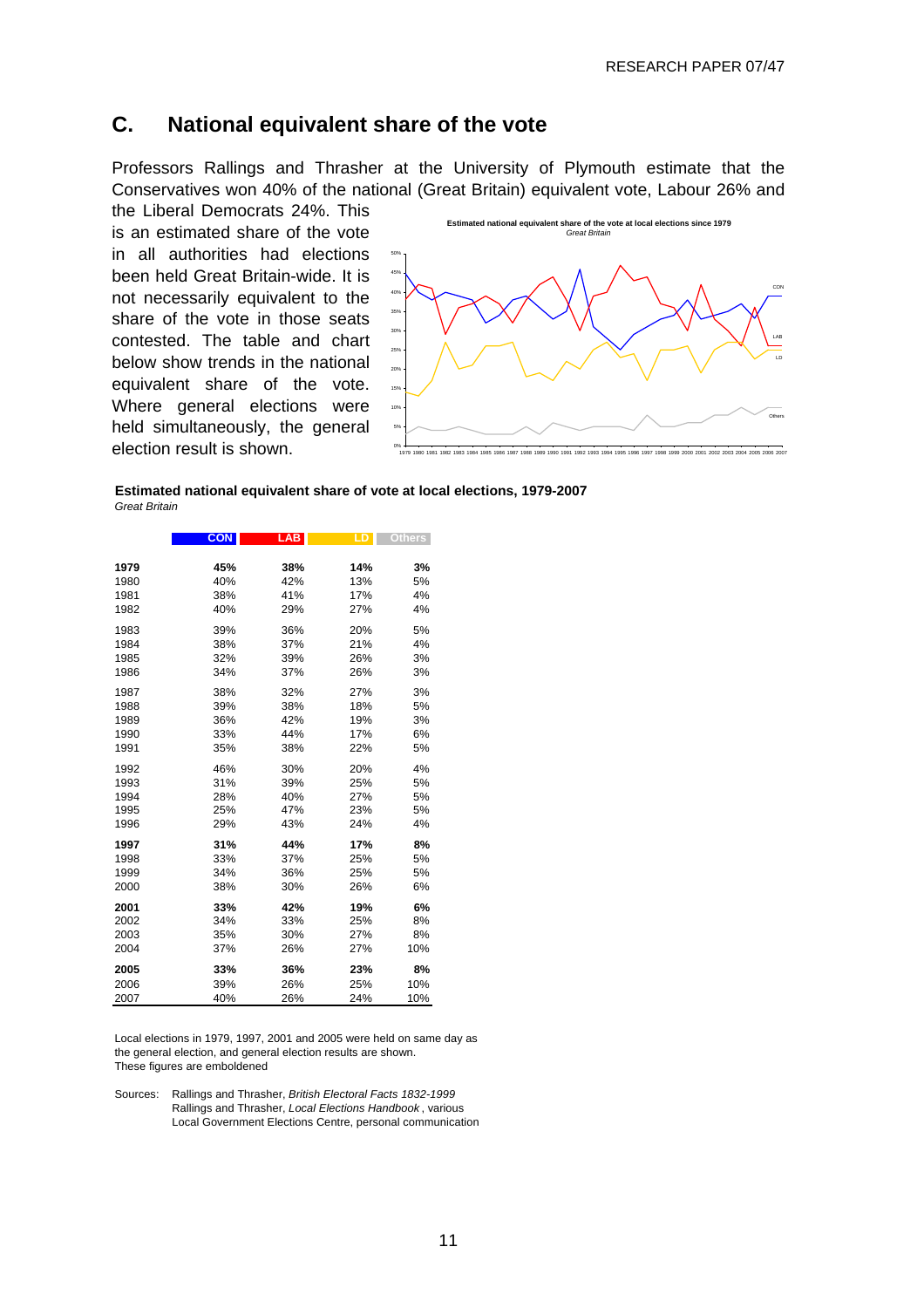## <span id="page-11-0"></span>**D. Post-election council composition**

The table below summarises post-election council composition and control across Great Britain following the elections, including those authorities where elections were not held.

|                              |            | <b>Number</b> |          |            |                |            |            | % total |            |            |
|------------------------------|------------|---------------|----------|------------|----------------|------------|------------|---------|------------|------------|
| <b>Councillors</b>           | <b>CON</b> | <b>LAB</b>    | LD       | <b>OTH</b> |                | <b>CON</b> | <b>LAB</b> | LD      | <b>OTH</b> |            |
| London boroughs              | 784        | 682           | 319      | 76         |                | 42%        | 37%        | 17%     | 4%         |            |
| Metropolitan boroughs        | 551        | 1,178         | 575      | 136        |                | 23%        | 48%        | 24%     | 6%         |            |
| Unitary authorities          | 1,003      | 700           | 501      | 194        |                | 42%        | 29%        | 21%     | 8%         |            |
| County councils              | 1,152      | 570           | 473      | 74         |                | 51%        | 25%        | 21%     | 3%         |            |
| Shire districts              | 5,685      | 1,506         | 2,228    | 1,140      |                | 54%        | 14%        | 21%     | 11%        |            |
| <b>England</b>               | 9,175      | 4,636         | 4,096    | 1,620      |                | 47%        | 24%        | 21%     | 8%         |            |
| Welsh unitary authorities    | 114        | 479           | 144      | 527        |                | 9%         | 38%        | 11%     | 42%        |            |
| Scottish unitary authorities | 143        | 348           | 166      | 371        |                | 14%        | 34%        | 16%     | 36%        |            |
| <b>Great Britain</b>         | 9,432      | 5,463         | 4,406    | 2,518      |                | 43%        | 25%        | 20%     | 12%        |            |
|                              |            |               |          |            |                |            |            |         |            |            |
|                              | <b>CON</b> | <b>LAB</b>    | LD       | <b>OTH</b> | <b>NOC</b>     | <b>CON</b> | <b>LAB</b> | LD      | OTH        | <b>NOC</b> |
| <b>Councils controlled</b>   |            |               |          |            |                |            |            |         |            |            |
| London boroughs              | 14         | 7             | 3        | 0          | 8              | 44%        | 22%        | 9%      | 0%         | 25%        |
| Metropolitan boroughs        | 4          | 13            | 4        | 0          | 15             | 11%        | 36%        | 11%     | 0%         | 42%        |
| Unitary authorities          | 18         | 9             | 1        | 0          | 18             | 39%        | 20%        | 2%      | 0%         | 39%        |
| County councils              | 23         | 6             | 3        | 0          | $\overline{2}$ | 68%        | 18%        | 9%      | 0%         | 6%         |
| Shire districts              | 146        | 13            | 18       | 6          | 55             | 61%        | 5%         | 8%      | 3%         | 23%        |
| <b>England</b>               | 205        | 48            | 29       | 6          | 98             | 53%        | 12%        | 8%      | 2%         | 25%        |
| Welsh unitary authorities    | 1          | 8             | 0        | 4          | 9              | 5%         | 36%        | 0%      | 18%        | 41%        |
| Scottish unitary authorities | 0          | 2             | $\Omega$ | 3          | 27             | 0%         | 6%         | 0%      | 9%         | 84%        |

#### **Estimated post-election council composition and control: Great Britain**

Source: Local Government Information online

The **Conservatives** have almost 9,500 councillors, 43% of the Great Britain total and their highest number since 1985. The number of Conservative councillors has risen consistently since 1997. The Conservatives control 206 councils, 47% of the total, including 68% of county councils and 61% of shire district councils in England. The Conservatives do not control any of the 32 unitary authorities in Scotland.

**Labour** have almost 5,500 councillors, 25% of the Great Britain total and their lowest number since the reorganisation of local government in 1973. The number of Labour councillors has fallen consistently since 1998. Labour control 58 councils, 13% of the Great Britain total. They control 36% of both Metropolitan Borough councils and Welsh unitary authorities, but only 6% of Scottish councils and 5% of shire districts in England.

The **Liberal Democrats** have just over 4,400 councillors, 20% of the Great Britain total. The number of Liberal Democrat councillors fell in both 2006 and 2007, and is 13% lower than the number of councillors in 1996. The party controls 29 councils, 7% of the Great Britain total. They do not control any of the unitary authorities in Scotland or Wales.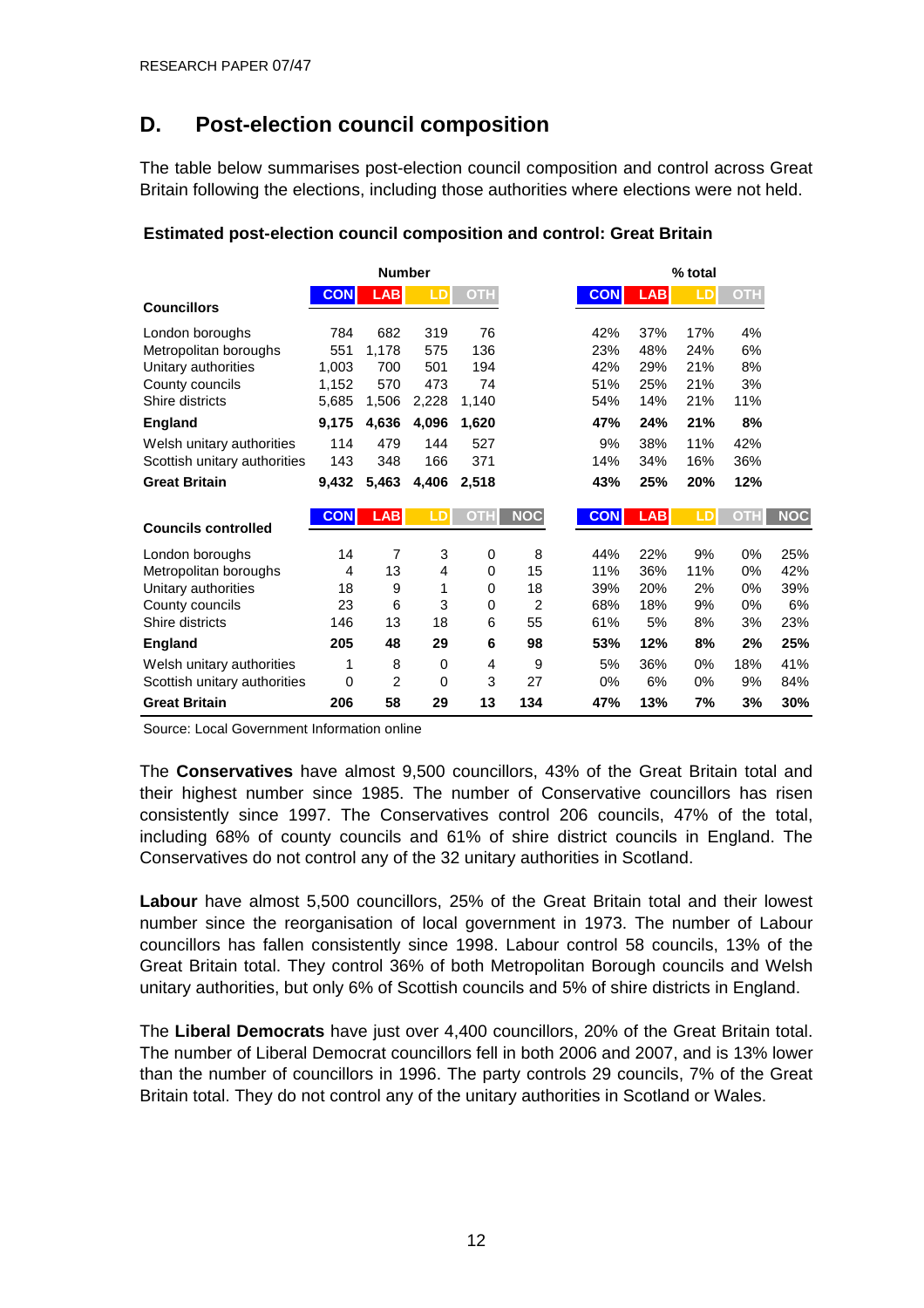#### **Party affiliation of councillors 1973-2007**

Great Britain

|      |            |        | <b>Number</b> |               |               |              |            |            | % total |               |               |
|------|------------|--------|---------------|---------------|---------------|--------------|------------|------------|---------|---------------|---------------|
|      | <b>CON</b> | LAB    | LD            | <b>PC/SNP</b> | <b>Others</b> | <b>Total</b> | <b>CON</b> | <b>LAB</b> | LD      | <b>PC/SNP</b> | <b>Others</b> |
| 1973 | 7,709      | 9,781  | 1,427         | 65            | 5,183         | 24,165       | 32%        | 40%        | 6%      | 0%            | 21%           |
| 1974 | 8,102      | 10,325 | 1,474         | 145           | 5,664         | 25,710       | 32%        | 40%        | 6%      | 1%            | 22%           |
| 1975 | 8,301      | 10,117 | 1,462         | 145           | 5,685         | 25,710       | 32%        | 39%        | 6%      | 1%            | 22%           |
| 1976 | 11,077     | 8,213  | 1,113         | 223           | 5,132         | 25,758       | 43%        | 32%        | 4%      | 1%            | 20%           |
| 1977 | 12,370     | 7,115  | 950           | 349           | 4,965         | 25,749       | 48%        | 28%        | 4%      | 1%            | 19%           |
| 1978 | 12,645     | 6,644  | 923           | 349           | 4,920         | 25,481       | 50%        | 26%        | 4%      | 1%            | 19%           |
| 1979 | 12,222     | 7,410  | 1,059         | 301           | 4,388         | 25,380       | 48%        | 29%        | 4%      | 1%            | 17%           |
| 1980 | 11,738     | 8,011  | 1,149         | 186           | 4,325         | 25,409       | 46%        | 32%        | 5%      | 1%            | 17%           |
| 1981 | 10,545     | 8,999  | 1,455         | 172           | 4,208         | 25,379       | 42%        | 35%        | 6%      | 1%            | 17%           |
| 1982 | 10,447     | 8,774  | 1,850         | 177           | 4,099         | 25,347       | 41%        | 35%        | 7%      | 1%            | 16%           |
| 1983 | 10,557     | 8,782  | 2,171         | 175           | 3,570         | 25,255       | 42%        | 35%        | 9%      | 1%            | 14%           |
| 1984 | 10,393     | 8,870  | 2,331         | 179           | 3,515         | 25,288       | 41%        | 35%        | 9%      | 1%            | 14%           |
| 1985 | 10,191     | 8,746  | 2,633         | 177           | 3,432         | 25,179       | 40%        | 35%        | 10%     | 1%            | 14%           |
| 1986 | 9,216      | 8,759  | 2,971         | 191           | 3,364         | 24,501       | 38%        | 36%        | 12%     | 1%            | 14%           |
| 1987 | 9,141      | 8,525  | 3,640         | 203           | 2,974         | 24,483       | 37%        | 35%        | 15%     | 1%            | 12%           |
| 1988 | 9,150      | 8,601  | 3,518         | 254           | 2,968         | 24,491       | 37%        | 35%        | 14%     | 1%            | 12%           |
| 1989 | 9,242      | 8,636  | 3,343         | 258           | 2,958         | 24,437       | 38%        | 35%        | 14%     | 1%            | 12%           |
| 1990 | 9,020      | 8,920  | 3,265         | 264           | 2,968         | 24,437       | 37%        | 37%        | 13%     | 1%            | 12%           |
| 1991 | 7,985      | 9,504  | 3,672         | 292           | 2,997         | 24,450       | 33%        | 39%        | 15%     | 1%            | 12%           |
| 1992 | 8,288      | 9,102  | 3,728         | 334           | 2,977         | 24,429       | 34%        | 37%        | 15%     | 1%            | 12%           |
| 1993 | 7,802      | 9,213  | 4,123         | 358           | 2,948         | 24,444       | 32%        | 38%        | 17%     | 1%            | 12%           |
| 1994 | 7,286      | 9,257  | 4,551         | 392           | 2,941         | 24,427       | 30%        | 38%        | 19%     | 2%            | 12%           |
| 1995 | 4,883      | 10,461 | 4,942         | 294           | 2,157         | 22,737       | 21%        | 46%        | 22%     | 1%            | 9%            |
| 1996 | 4,276      | 10,929 | 5,078         | 298           | 2,157         | 22,738       | 19%        | 48%        | 22%     | 1%            | 9%            |
| 1997 | 4,449      | 10,608 | 4,754         | 301           | 2,076         | 22,188       | 20%        | 48%        | 21%     | 1%            | 9%            |
| 1998 | 4,772      | 10,411 | 4,629         | 304           | 2,083         | 22,199       | 21%        | 47%        | 21%     | 1%            | 9%            |
| 1999 | 6,144      | 9,134  | 4,485         | 444           | 1,973         | 22,180       | 28%        | 41%        | 20%     | 2%            | 9%            |
| 2000 | 6,748      | 8,536  | 4,472         | 444           | 2,078         | 22,278       | 30%        | 38%        | 20%     | 2%            | 9%            |
| 2001 | 6,941      | 8,487  | 4,382         | 418           | 2,132         | 22,360       | 31%        | 38%        | 20%     | 2%            | 10%           |
| 2002 | 7,177      | 8,117  | 4,379         | 412           | 2,069         | 22,154       | 32%        | 37%        | 20%     | 2%            | 9%            |
| 2003 | 7,776      | 7,175  | 4,581         | 383           | 2,101         | 22,016       | 35%        | 33%        | 21%     | 2%            | 10%           |
| 2004 | 8,033      | 6,652  | 4,708         | 361           | 2,201         | 21,955       | 37%        | 30%        | 21%     | 2%            | 10%           |
| 2005 | 8,193      | 6,500  | 4,743         | 357           | 2,233         | 22,044       | 37%        | 29%        | 22%     | 2%            | 10%           |
| 2006 | 8,482      | 6,105  | 4,708         | 368           | 2,229         | 21,892       | 39%        | 28%        | 22%     | 2%            | 10%           |
| 2007 | 9,432      | 5,463  | 4,406         | 546           | 2,166         | 22,013       | 43%        | 25%        | 20%     | 2%            | 10%           |

Note: LD includes predecessor parties

Sources: House of Commons Library Research Paper 04/61 UK Election Statistics 1918-2004 Rallings and Thrasher *Local Elections Handbook* Local Government Information online, http://www.gwydir.demon.co.uk/uklocalgov



#### **Party affiliation of councillors since 1973**

1975 1977 1979 1981 1983 1985 1987 1989 1991 1993 1995 1997 1999 2001 2003 2005 2007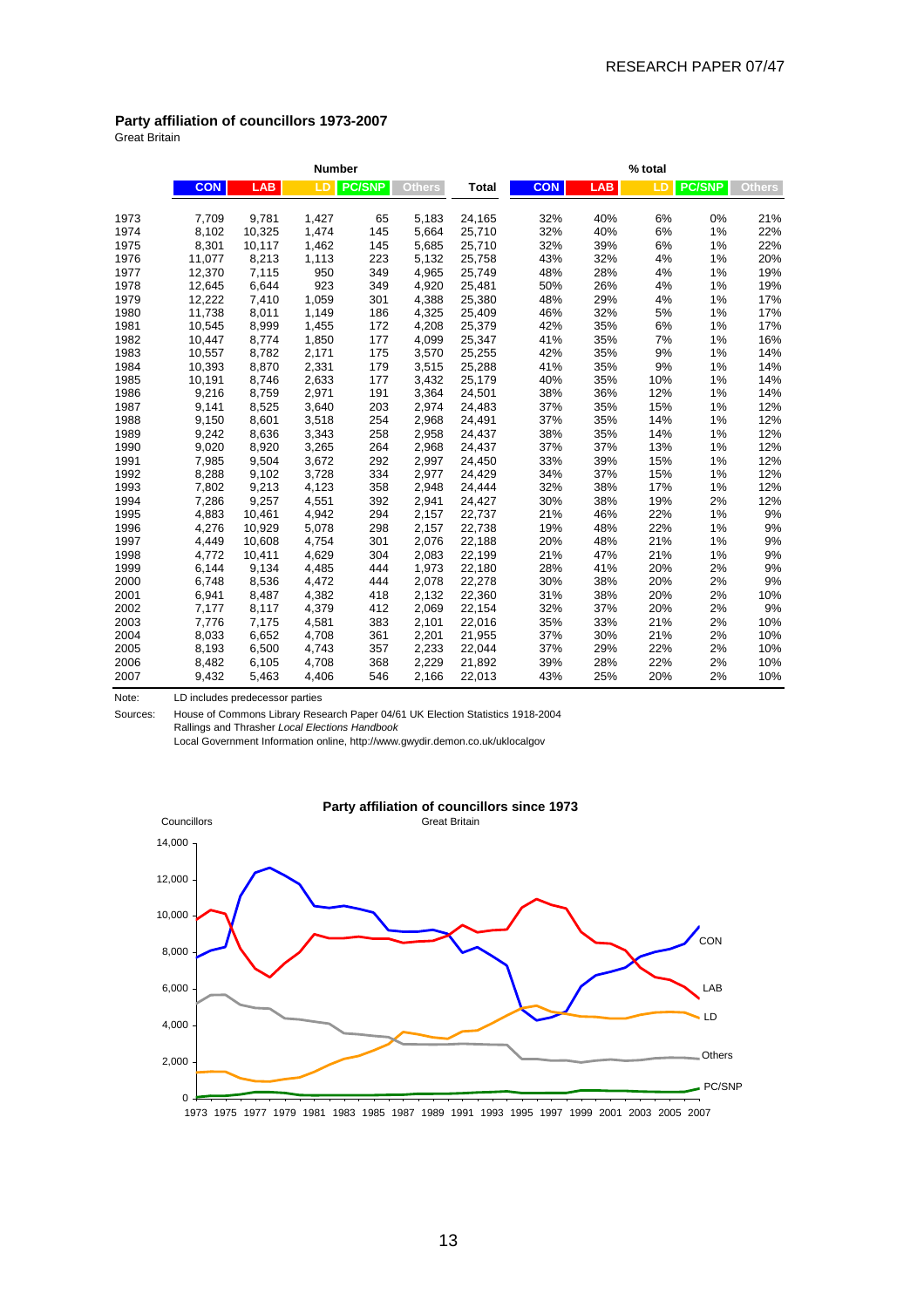## <span id="page-13-0"></span>**E. Mayoral elections**

Mayoral elections were held in three local authorities simultaneously with the local council elections – in Bradford, Mansfield and Middlesborough. The results are shown in the table below:

### **Mayoral election results: 3 May 2007**

|                       |                         | 1st        |        | 2nd        |        | <b>Total</b> |
|-----------------------|-------------------------|------------|--------|------------|--------|--------------|
|                       |                         | preference |        | preference |        |              |
|                       |                         | Votes      | % vote | Votes      | Votes  | % vote       |
| <b>Bedford</b>        |                         |            |        |            |        |              |
| <b>Frank Branston</b> | Independent             | 15,966     | 36.7%  | 3,732      | 19,698 | 59.7%        |
| Nicky Attenborough    | Conservative            | 10,710     | 24.6%  | 2,603      | 13,313 | 40.3%        |
| Christine McHugh      | Liberal Democrat        | 10,553     | 24.2%  |            |        |              |
| Randolph Charles      | Labour                  | 4,758      | 10.9%  |            |        |              |
| Justina McLennan      | Green                   | 1,538      | 3.5%   |            |        |              |
| Turnout               |                         | 43,525     | 40.1%  |            |        |              |
| <b>Mansfield</b>      |                         |            |        |            |        |              |
| <b>Tony Egginton</b>  | Independent             | 12,051     | 45.7%  | 1,705      | 13,756 | 61.0%        |
| Alan Meale            | Labour                  | 8,129      | 30.8%  | 655        | 8,784  | 39.0%        |
| Aaron Beattie         | Conservative            | 2,770      | 10.5%  |            |        |              |
| Philip Burman         | Liberal Democrat        | 1,944      | 7.4%   |            |        |              |
| Mary Button           | Green                   | 1,489      | 5.6%   |            |        |              |
|                       |                         | 26,383     | 34.2%  |            |        |              |
| Middlesborough        |                         |            |        |            |        |              |
| <b>Ray Mallon</b>     | Independent             | 17,455     | 58.7%  |            | 17,455 | 58.7%        |
| Joe Michna            | <b>Liberal Democrat</b> | 7,026      | 23.6%  |            |        |              |
| <b>Charles Rooney</b> | Labour                  | 3,529      | 11.9%  |            |        |              |
| Dorothy Smith         | Conservative            | 1,733      | 5.8%   |            |        |              |
|                       |                         | 29,743     | 30.8%  |            |        |              |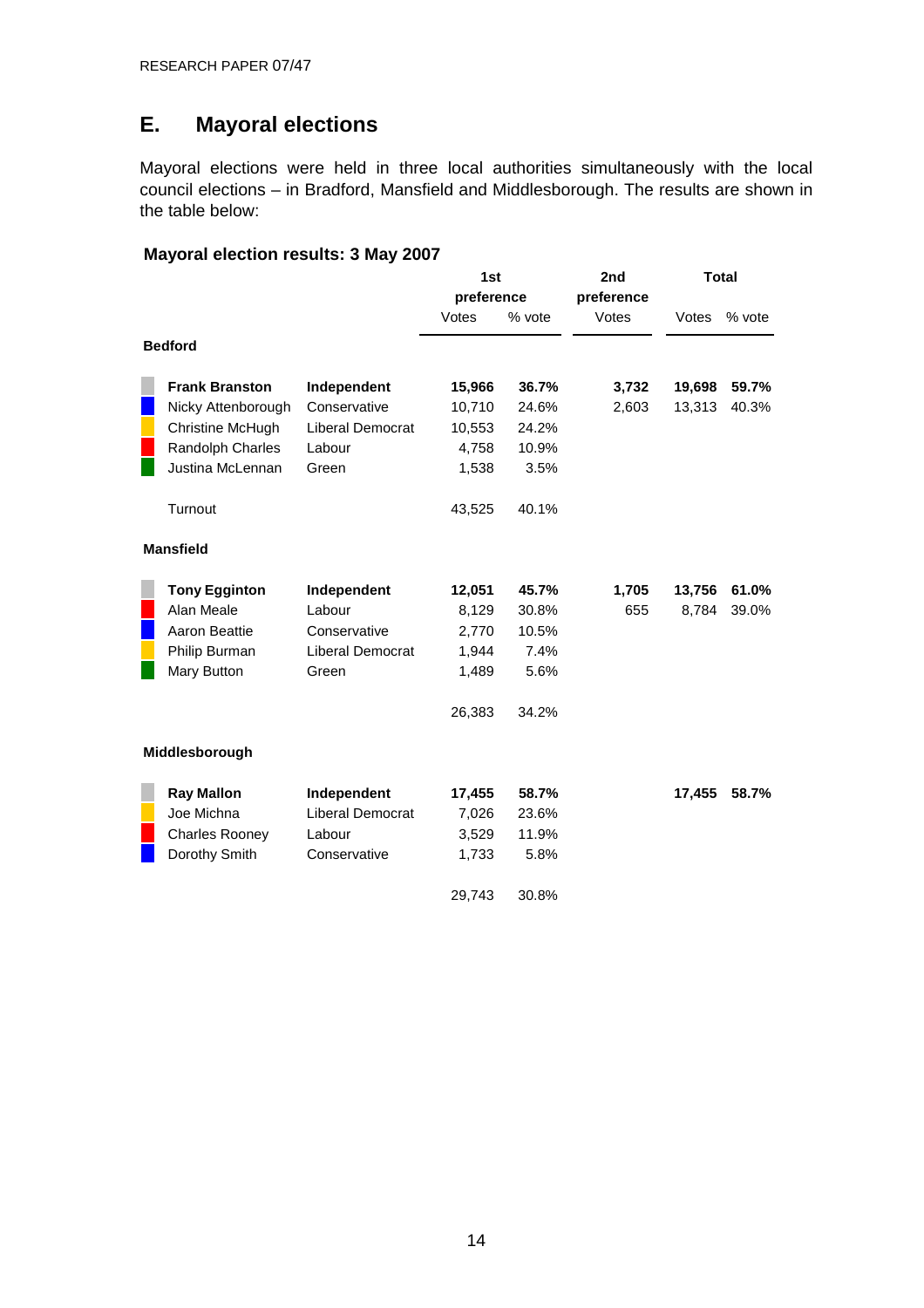## <span id="page-14-0"></span>**III Reference tables and maps**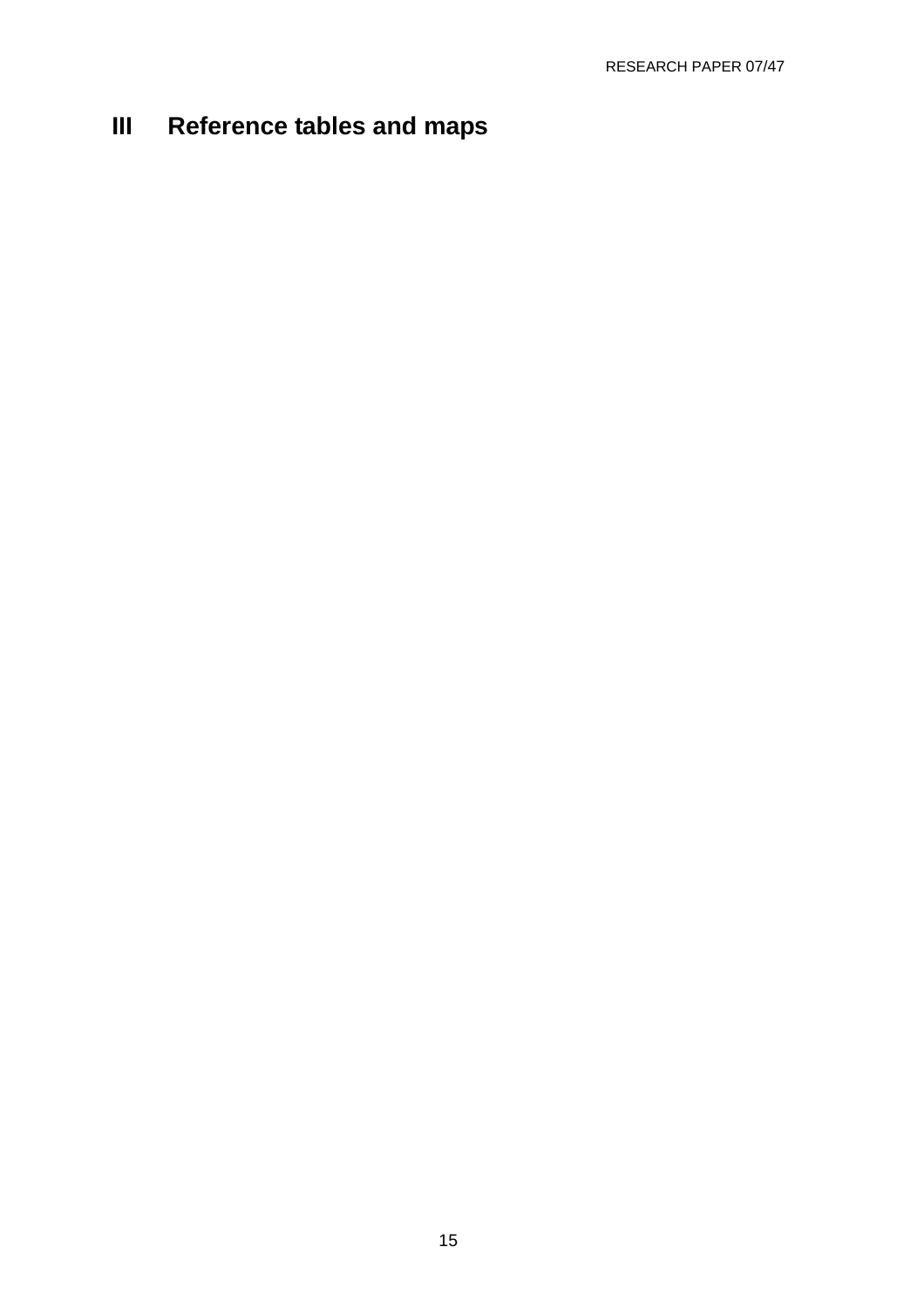|                     |                 |               |   |                   | <b>Council composition</b><br>Net seats gained and lost |                |                         |                |                |              |             |              |             |             |               |
|---------------------|-----------------|---------------|---|-------------------|---------------------------------------------------------|----------------|-------------------------|----------------|----------------|--------------|-------------|--------------|-------------|-------------|---------------|
| Local authority     | <b>Type</b>     | Election      |   | Control           | <b>CON</b>                                              | <b>LAB</b>     | LD.                     | <b>Green</b>   | <b>Others</b>  | <b>Total</b> | <b>CON</b>  | <b>LAB</b>   | LD.         | Green       | <b>Others</b> |
| Allerdale           | <b>District</b> | All           |   | NOC hold          | 19                                                      | 21             | $\overline{4}$          | 0              | 12             | 56           | $+1$        | -6           | $+1$        | $\mathbf 0$ | $+4$          |
| Alnwick             | District        | All           |   | NOC hold          | 9                                                       | 2              | 11                      | 0              | 8              | 30           | $+6$        | $\mathbf 0$  | $\mathbf 0$ | $\Omega$    | -6            |
| Amber Valley        | <b>District</b> | Thirds        |   | CON hold          | 28                                                      | 17             | $\Omega$                | $\mathbf 0$    | $\mathbf 0$    | 45           | $+1$        | $-1$         | $\mathbf 0$ | $\Omega$    | $\mathbf 0$   |
| Arun                | <b>District</b> | All           |   | CON hold          | 42                                                      | 3              | 9                       | $\Omega$       | $\overline{2}$ | 56           | $+7$        | -5           | $-1$        | $\mathbf 0$ | $-1$          |
| Ashfield            | <b>District</b> | All           |   | LAB lose to NOC   | 3                                                       | 9              | 9                       | $\Omega$       | 12             | 33           | $+3$        | $-7$         | $+8$        | $-2$        | $-2$          |
| Ashford             | <b>District</b> | All           |   | CON hold          | 28                                                      | $\overline{2}$ | 8                       | $\mathbf 0$    | 5              | 43           | $+3$        | $-2$         | $+3$        | $\mathbf 0$ | $-4$          |
| Aylesbury Vale      | <b>District</b> | All           |   | CON hold          | 37                                                      | $\Omega$       | 21                      | $\Omega$       | 1              | 59           | $+7$        | $\mathbf 0$  | $-4$        | $\Omega$    | -3            |
| Babergh             | <b>District</b> | All           |   | NOC hold          | 19                                                      | $\Omega$       | 16                      | $\Omega$       | 8              | 43           | $+8$        | -6           | $-2$        | $\Omega$    | $\mathbf 0$   |
| Barrow-in-Furness   | <b>District</b> | Thirds        |   | NOC hold          | 19                                                      | 16             | $\Omega$                | $\mathbf 0$    | 3              | 38           | $+2$        | $-2$         | $\mathbf 0$ | $\Omega$    | $\mathbf 0$   |
| Basildon            | <b>District</b> | Thirds        |   | CON hold          | 28                                                      | 11             | 3                       | $\Omega$       | $\Omega$       | 42           | $+1$        | $-1$         | $\mathbf 0$ | $\Omega$    | $\mathbf 0$   |
| Basingstoke & Deane | <b>District</b> | Thirds        |   | CON hold          | 31                                                      | 11             | 15                      | $\Omega$       | 3              | 60           | $\mathbf 0$ | $\mathbf 0$  | $\Omega$    | $\Omega$    | $\mathbf 0$   |
| Bassetlaw           | <b>District</b> | Thirds        |   | CON hold          | 27                                                      | 16             | $\mathbf 0$             | 0              | 5              | 48           | $-1$        | $+2$         | $-1$        | $\Omega$    | $\mathbf 0$   |
| <b>Bedford</b>      | <b>District</b> | <b>Thirds</b> |   | NOC hold          | 19                                                      | 12             | 16                      | $\Omega$       | 7              | 54           | $+2$        | $\mathbf{0}$ | $+1$        | 0           | -3            |
| Berwick-upon-Tweed  | <b>District</b> | All           |   | NOC hold          | 10                                                      | $\mathbf{1}$   | 13                      | $\Omega$       | 5              | 29           | -4          | $+1$         | $+6$        | $\Omega$    | $-3$          |
| Blaby               | <b>District</b> | All           |   | CON hold          | 27                                                      | $\overline{4}$ | $\overline{7}$          | $\mathbf 0$    | 1              | 39           | $+2$        | $\mathbf 0$  | $-2$        | $\Omega$    | $\mathbf 0$   |
| <b>Blyth Valley</b> | <b>District</b> | All           |   | LAB hold          | $\overline{2}$                                          | 32             | 13                      | $\Omega$       | 3              | 50           | $-1$        | $-2$         | $+3$        | $\Omega$    | $\mathbf 0$   |
| <b>Bolsover</b>     | <b>District</b> | All           |   | LAB hold          | $\Omega$                                                | 27             | $\Omega$                | 0              | 10             | 37           | $\Omega$    | $-4$         | $\mathbf 0$ | $\Omega$    | $+4$          |
| <b>Boston</b>       | <b>District</b> | All           |   | OTH gain from NOC | 5                                                       | $\mathbf 0$    | $\Omega$                | $\mathbf 0$    | 27             | 32           | -6          | $-12$        | $-4$        | $\mathbf 0$ | $+22$         |
| <b>Braintree</b>    | <b>District</b> | All           |   | CON gain from NOC | 42                                                      | 9              | $\mathbf 1$             | $\overline{2}$ | 6              | 60           | $+15$       | $-11$        | -3          | $\mathbf 0$ | $-1$          |
| <b>Breckland</b>    | <b>District</b> | All           |   | CON hold          | 48                                                      | 3              | $\Omega$                | $\Omega$       | 3              | 54           | $+6$        | -5           | $\mathbf 0$ | $\mathbf 0$ | $-1$          |
| <b>Brentwood</b>    | <b>District</b> | Thirds        |   | CON hold          | 28                                                      | 3              | 6                       | $\Omega$       | $\mathbf{0}$   | 37           | $+1$        | $\mathbf 0$  | $-1$        | $\Omega$    | 0             |
| Bridgnorth          | <b>District</b> | All           |   | NOC hold          | 13                                                      |                | 3                       | $\Omega$       | 17             | 34           | $+3$        | $-1$         | $-5$        | $\Omega$    | $+3$          |
| <b>Broadland</b>    | <b>District</b> | All           |   | CON hold          | 35                                                      | $\Omega$       | 9                       | $\Omega$       | 3              | 47           | $+4$        | $\mathbf 0$  | $-2$        | $\Omega$    | $-2$          |
| Bromsgrove          | <b>District</b> | All           |   | CON hold          | 26                                                      | 6              | $\overline{\mathbf{1}}$ | $\mathbf 0$    | 6              | 39           | $+4$        | 0            | $\mathbf 0$ | $\Omega$    | $-4$          |
| Broxbourne          | <b>District</b> | Thirds        |   | CON hold          | 36                                                      | $\overline{2}$ | $\Omega$                | $\Omega$       | $\Omega$       | 38           | $+1$        | $\mathbf 0$  | $\mathbf 0$ | $\mathbf 0$ | $-1$          |
| <b>Broxtowe</b>     | <b>District</b> | All           |   | NOC hold          | 16                                                      | 8              | 15                      | $\Omega$       | 3              | 42           | $+3$        | -6           | $+3$        | $\Omega$    | $\mathbf 0$   |
| <b>Burnley</b>      | <b>District</b> | <b>Thirds</b> | ш | NOC hold          | 6                                                       | 17             | 18                      | $\Omega$       | 4              | 45           | $+1$        | $+1$         | $+2$        | $\Omega$    | $-4$          |
| Cambridge           | <b>District</b> | <b>Thirds</b> |   | LD hold           | $\Omega$                                                | 13             | 28                      | $\Omega$       | 1              | 42           | $\mathbf 0$ | $\mathbf{0}$ | $-1$        | $\Omega$    | $+1$          |
| Cannock Chase       | <b>District</b> | Thirds        |   | NOC hold          | 10                                                      | 16             | 14                      | $\Omega$       | $\mathbf 0$    | 40           | $\Omega$    | $+1$         | $-1$        | $\Omega$    | $\mathbf 0$   |
| Canterbury          | <b>District</b> | All           |   | CON gain from NOC | 29                                                      | $\mathbf{2}$   | 19                      | $\mathbf 0$    | $\mathbf{0}$   | 50           | $+4$        | $-5$         | $+1$        | $\Omega$    | $\mathbf 0$   |
| Caradon             | <b>District</b> | All           |   | LD gain from NOC  | 9                                                       | $\mathbf 0$    | 23                      | $\Omega$       | 10             | 42           | $+5$        | $-1$         | $+6$        | $\mathbf 0$ | $-10$         |
| Carlisle            | <b>District</b> | Thirds        |   | NOC hold          | 19                                                      | 25             | $\overline{7}$          | $\Omega$       | 1              | 52           | 0           | $+1$         | $-1$        | $\Omega$    | $\mathbf 0$   |
| Carrick             | <b>District</b> | All           |   | LD lose to NOC    | 19                                                      | $\mathbf{1}$   | 18                      | 0              | 9              | 47           | $+10$       | $+1$         | $-10$       | $\mathbf 0$ | $-1$          |
| Castle Morpeth      | <b>District</b> | All           |   | NOC hold          | 12                                                      | 6              | 12                      | 1              | $\overline{2}$ | 33           | $+2$        | -3           | $+5$        | $\Omega$    | $-4$          |
| <b>Castle Point</b> | <b>District</b> | <b>Thirds</b> |   | CON hold          | 26                                                      | $\Omega$       | $\Omega$                | $\Omega$       | 15             | 41           | -3          | -1           | $\mathbf 0$ | $\Omega$    | $+4$          |
| Charnwood           | <b>District</b> | All           |   | CON gain from NOC | 32                                                      | 13             | 5                       | $\Omega$       | $\overline{2}$ | 52           | $+9$        | -9           | $-1$        | $\Omega$    | $+1$          |
| Chelmsford          | <b>District</b> | All           |   | CON hold          | 33                                                      | $\Omega$       | 24                      | $\Omega$       | $\Omega$       | 57           | $-2$        | $-2$         | $+4$        | $\Omega$    | $\Omega$      |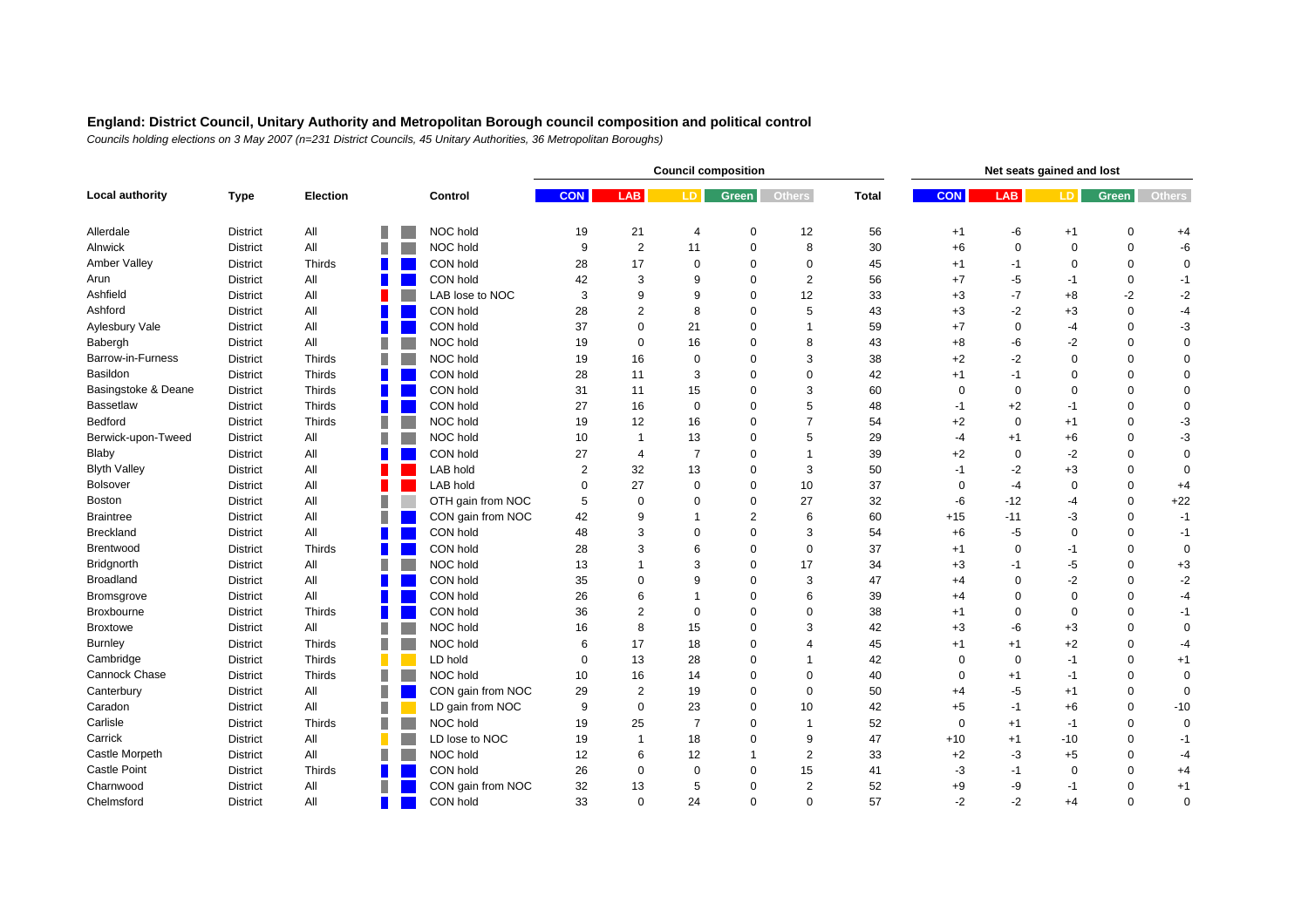|                         |                 |                 |   |                   |                |                | <b>Council composition</b> |              |                |              |             | Net seats gained and lost |             |             |               |
|-------------------------|-----------------|-----------------|---|-------------------|----------------|----------------|----------------------------|--------------|----------------|--------------|-------------|---------------------------|-------------|-------------|---------------|
| <b>Local authority</b>  | <b>Type</b>     | <b>Election</b> |   | Control           | <b>CON</b>     | <b>LAB</b>     | LD.                        | <b>Green</b> | <b>Others</b>  | <b>Total</b> | <b>CON</b>  | <b>LAB</b>                | LD.         | Green       | <b>Others</b> |
| Cherwell                | <b>District</b> | Thirds          |   | CON hold          | 42             | $\overline{4}$ | $\overline{4}$             | 0            | 0              | 50           | $+4$        | -4                        | 0           | $\mathbf 0$ | $\mathbf 0$   |
| Chester                 | <b>District</b> | Thirds          |   | CON gain from NOC | 33             | 13             | 13                         | 0            | 1              | 60           | $+6$        | $-1$                      | $-5$        | $\mathbf 0$ | $\mathbf 0$   |
| Chesterfield            | <b>District</b> | All             |   | LD hold           | $\mathbf 0$    | 10             | 38                         | $\mathbf 0$  | $\Omega$       | 48           | $\Omega$    | $-2$                      | $+2$        | $\Omega$    | $\mathbf 0$   |
| Chester-le-Street       | <b>District</b> | All             |   | LAB hold          | $\overline{2}$ | 26             | $\overline{1}$             | $\mathbf 0$  | 5              | 34           | $+1$        | -3                        | $+1$        | $\mathbf 0$ | $+1$          |
| Chichester              | <b>District</b> | All             |   | CON hold          | 34             | $\Omega$       | 11                         | $\mathbf 0$  | 3              | 48           | $+8$        | $\Omega$                  | -8          | $\Omega$    | $\mathbf 0$   |
| Chiltern                | <b>District</b> | All             |   | CON hold          | 30             | 0              | 9                          | 0            | 1              | 40           | $+3$        | $\mathbf 0$               | -3          | $\mathbf 0$ | $\mathbf 0$   |
| Chorley                 | <b>District</b> | Thirds          |   | CON hold          | 25             | 15             | 3                          | $\Omega$     | 4              | 47           | $\Omega$    | $-2$                      | $+1$        | $\Omega$    | $+1$          |
| Christchurch            | <b>District</b> | All             |   | CON hold          | 17             | $\Omega$       | 4                          | $\Omega$     | 3              | 24           | $+3$        | $\Omega$                  | $-4$        | $\Omega$    | $+1$          |
| Colchester              | <b>District</b> | Thirds          |   | NOC hold          | 30             | 6              | 21                         | $\mathbf 0$  | 3              | 60           | $\mathbf 0$ | $-1$                      | $\mathbf 0$ | $\Omega$    | $+1$          |
| Congleton               | <b>District</b> | Thirds          |   | CON hold          | 27             | $\Omega$       | 14                         | $\Omega$     | $\overline{7}$ | 48           | $+1$        | $\mathbf 0$               | $\mathbf 0$ | $\Omega$    | $-1$          |
| Copeland                | <b>District</b> | All             |   | LAB hold          | 19             | 31             | $\Omega$                   | $\Omega$     | 1              | 51           | $+3$        | -1                        | -1          | $\Omega$    | $-1$          |
| Corby                   | <b>District</b> | All             |   | LAB hold          | 8              | 16             | 5                          | $\mathbf 0$  | 0              | 29           | $-1$        | $-2$                      | $+3$        | $\Omega$    | $\mathbf 0$   |
| Cotswold                | <b>District</b> | All             |   | CON hold          | 38             | $\mathbf 0$    | 4                          | $\Omega$     | $\overline{2}$ | 44           | $+10$       | $\Omega$                  | $-4$        | $\mathbf 0$ | -6            |
| Craven                  | <b>District</b> | Thirds          |   | NOC hold          | 13             | $\mathbf 0$    | 6                          | $\Omega$     | 11             | 30           | $\Omega$    | $\mathbf 0$               | $\mathbf 0$ | $\Omega$    | $\mathbf 0$   |
| Crawley                 | <b>District</b> | Thirds          |   | CON gain from NOC | 22             | 12             | 3                          | 0            | $\pmb{0}$      | 37           | $+3$        | $-4$                      | $+1$        | $\Omega$    | $\mathbf 0$   |
| Crewe & Nantwich        | <b>District</b> | Thirds          |   | NOC hold          | 28             | 17             | 6                          | $\Omega$     | 5              | 56           | $+3$        | -2                        | $\mathbf 0$ | $\Omega$    | $-1$          |
| Dacorum                 | <b>District</b> | All             |   | CON hold          | 44             | 2              | 5                          | $\Omega$     | $\Omega$       | 51           | $+13$       | $-12$                     | -2          | $\Omega$    | $\mathbf 0$   |
| Dartford                | <b>District</b> | All             |   | CON gain from NOC | 26             | 12             | $\Omega$                   | $\mathbf 0$  | 6              | 44           | $+5$        | $-4$                      | $\mathbf 0$ | $\mathbf 0$ | $-1$          |
| Daventry                | <b>District</b> | Thirds          |   | CON hold          | 35             | $\overline{1}$ | $\overline{2}$             | $\Omega$     | 0              | 38           | $+1$        | -1                        | $\mathbf 0$ | $\mathbf 0$ | $\mathbf 0$   |
| Derbyshire Dales        | <b>District</b> | All             |   | CON hold          | 26             | $\overline{4}$ | 8                          | $\Omega$     | 1              | 39           | $+1$        | $-1$                      | $\Omega$    | $\Omega$    | $\mathbf 0$   |
| Derwentside             | <b>District</b> | All             |   | LAB hold          | $\mathbf 0$    | 29             | $\overline{2}$             | $\Omega$     | 24             | 55           | $\mathbf 0$ | $-10$                     | $+1$        | $\Omega$    | $+9$          |
| Dover                   | <b>District</b> | All             | ш | CON gain from NOC | 28             | 15             | $\overline{2}$             | $\Omega$     | $\mathbf 0$    | 45           | $+6$        | $-5$                      | $-1$        | $\Omega$    | $\mathbf 0$   |
| Durham                  | <b>District</b> | All             |   | LD hold           | $\Omega$       | 17             | 30                         | $\Omega$     | 3              | 50           | $\Omega$    | $+1$                      | $+1$        | $\Omega$    | $-2$          |
| Easington               | <b>District</b> | All             |   | LAB hold          | $\mathbf 0$    | 47             | 2                          | $\Omega$     | $\overline{2}$ | 51           | $\Omega$    | $+2$                      | $\mathbf 0$ | $\Omega$    | $-2$          |
| East Cambridgeshire     | <b>District</b> | All             |   | CON gain from NOC | 24             | $\mathbf 0$    | 13                         | $\Omega$     | $\overline{2}$ | 39           | $+8$        | $\Omega$                  | $-4$        | $\Omega$    | $-4$          |
| East Devon              | <b>District</b> | All             |   | CON hold          | 43             | 0              | 10                         | $\Omega$     | 6              | 59           | $+8$        | $\Omega$                  | $-7$        | $\Omega$    | $-1$          |
| <b>East Dorset</b>      | <b>District</b> | All             |   | CON hold          | 25             | $\Omega$       | 11                         | $\Omega$     | $\Omega$       | 36           | $+1$        | $\Omega$                  | $\mathbf 0$ | $\Omega$    | $-1$          |
| East Hampshire          | <b>District</b> | All             |   | CON hold          | 30             | $\Omega$       | 14                         | $\Omega$     | $\Omega$       | 44           | $+5$        | $\Omega$                  | $-4$        | $\Omega$    | $-1$          |
| East Hertfordshire      | <b>District</b> | All             |   | CON hold          | 43             | $\Omega$       | $\overline{4}$             | $\Omega$     | 3              | 50           | $+2$        | $\Omega$                  | $-1$        | $\Omega$    | $-1$          |
| East Lindsey            | <b>District</b> | All             |   | NOC hold          | 28             | 8              | 3                          | $\Omega$     | 21             | 60           | $+13$       | -3                        | $-3$        | $\Omega$    | $-7$          |
| East Northamptonshire   | <b>District</b> | All             |   | CON hold          | 39             | $\Omega$       | $\Omega$                   | $\Omega$     | $\overline{1}$ | 40           | $+6$        | -3                        | $\mathbf 0$ | $\Omega$    | $+1$          |
| East Staffordshire      | <b>District</b> | All             |   | CON hold          | 25             | 12             | $\overline{2}$             | $\Omega$     | $\Omega$       | 39           | $+3$        | $-4$                      | $+1$        | $\Omega$    | $\mathbf 0$   |
| Eastbourne              | <b>District</b> | Thirds          |   | LD gain from CON  | $\overline{7}$ | $\mathbf 0$    | 20                         | $\Omega$     | $\Omega$       | 27           | -8          | $\mathbf 0$               | $+8$        | $\Omega$    | $\mathbf 0$   |
| Eastleigh               | <b>District</b> | <b>Thirds</b>   |   | LD hold           | 5              | $\overline{2}$ | 36                         | $\Omega$     | -1             | 44           | -2          | -1                        | $+2$        | $\Omega$    | $+1$          |
| Eden                    | <b>District</b> | All             |   | OTH lose to NOC   | 14             | $\mathbf 0$    | 5                          | $\mathbf 0$  | 19             | 38           | $+4$        | $\mathbf 0$               | $\mathbf 0$ | $\Omega$    | $-4$          |
| Ellesmere Port & Neston | <b>District</b> | Thirds          |   | LAB hold          | 17             | 24             | $\overline{2}$             | $\Omega$     | $\mathbf 0$    | 43           | $+3$        | -3                        | $\mathbf 0$ | $\Omega$    | $\mathbf 0$   |
| Elmbridge               | <b>District</b> | <b>Thirds</b>   | Ш | NOC hold          | 28             | $\Omega$       | 8                          | $\Omega$     | 24             | 60           | $+2$        | $\Omega$                  | $\Omega$    | $\Omega$    | $-2$          |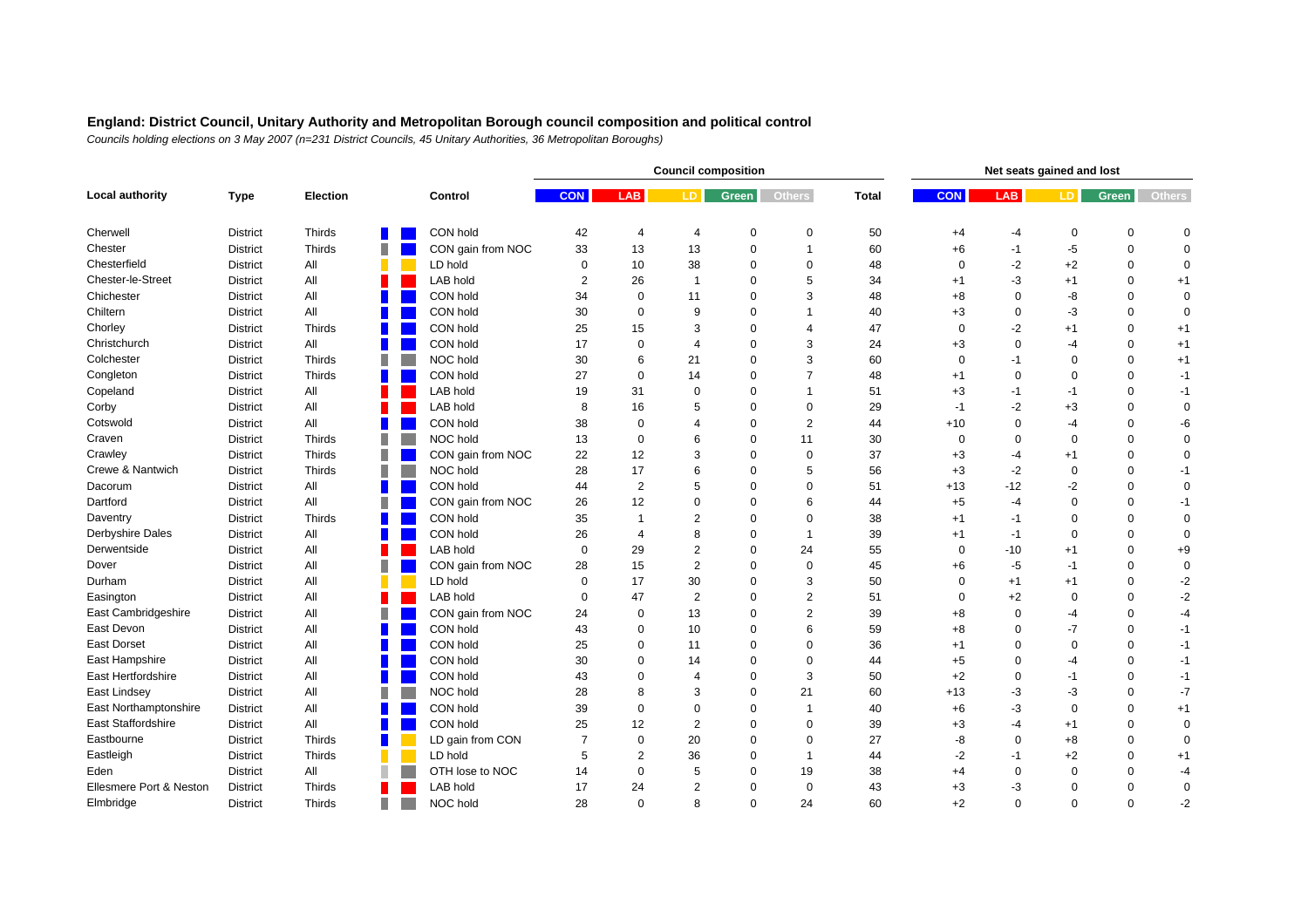|                          |                 |                 |   |                   |                |                | <b>Council composition</b> |             |                |              |             | Net seats gained and lost |             |              |               |
|--------------------------|-----------------|-----------------|---|-------------------|----------------|----------------|----------------------------|-------------|----------------|--------------|-------------|---------------------------|-------------|--------------|---------------|
| Local authority          | <b>Type</b>     | <b>Election</b> |   | Control           | <b>CON</b>     | <b>LAB</b>     | LD.                        | Green       | <b>Others</b>  | <b>Total</b> | <b>CON</b>  | <b>LAB</b>                | LD.         | <b>Green</b> | <b>Others</b> |
| <b>Epping Forest</b>     | <b>District</b> | Thirds          |   | CON hold          | 32             | -1             | 11                         | 0           | 14             | 58           | $+2$        | 0                         | -1          | 0            | -1            |
| Epsom & Ewell            | <b>District</b> | All             | ш | RA hold           | $\overline{2}$ | $\mathbf 0$    | 11                         | $\mathbf 0$ | 25             | 38           | $\mathbf 0$ | -3                        | $+4$        | $\mathbf 0$  | $-1$          |
| Erewash                  | <b>District</b> | All             |   | CON gain from NOC | 30             | 18             | $\overline{2}$             | $\mathbf 0$ | $\overline{1}$ | 51           | $+5$        | -3                        | $\mathbf 0$ | $\Omega$     | $-2$          |
| Exeter                   | <b>District</b> | <b>Thirds</b>   |   | NOC hold          | 10             | 14             | 12                         | $\mathbf 0$ | $\overline{4}$ | 40           | $+2$        | $-2$                      | $\mathbf 0$ | $\Omega$     | $\mathbf 0$   |
| Fenland                  | <b>District</b> | All             |   | CON hold          | 39             | $\Omega$       | $\Omega$                   | $\Omega$    | 1              | 40           | $+3$        | -3                        | $\mathbf 0$ | $\Omega$     | $\mathbf 0$   |
| Forest Heath             | <b>District</b> | All             |   | CON hold          | 22             | $\Omega$       | $\overline{2}$             | $\Omega$    | 3              | 27           | $\Omega$    | $\mathbf 0$               | $+1$        | $\Omega$     | $-1$          |
| Forest of Dean           | <b>District</b> | All             |   | CON gain from NOC | 30             | 8              | $\overline{2}$             | $\Omega$    | 8              | 48           | $+12$       | -6                        | $-2$        | $\Omega$     | $-4$          |
| Fylde                    | <b>District</b> | All             |   | CON hold          | 27             | $\Omega$       | $\overline{2}$             | $\Omega$    | 22             | 51           | $+1$        | $\mathbf 0$               | $\mathbf 0$ | $\Omega$     | $-1$          |
| Gedling                  | <b>District</b> | All             |   | CON gain from NOC | 28             | 9              | 9                          | $\Omega$    | $\overline{4}$ | 50           | $+7$        | $-12$                     | $+2$        | $\Omega$     | $+3$          |
| Gloucester               | <b>District</b> | Thirds          | п | NOC hold          | 15             | 9              | 12                         | $\mathbf 0$ | $\mathbf 0$    | 36           | $-1$        | $+1$                      | $\pmb{0}$   | $\Omega$     | $\mathbf 0$   |
| Gravesham                | <b>District</b> | All             |   | CON gain from LAB | 26             | 16             | $\mathbf 0$                | $\Omega$    | $\Omega$       | 42           | $+7$        | $-7$                      | $\mathbf 0$ | $\Omega$     | $\mathbf 0$   |
| Great Yarmouth           | <b>District</b> | <b>Thirds</b>   |   | CON hold          | 22             | 17             | $\mathbf 0$                | $\Omega$    | $\mathbf 0$    | 39           | $\mathbf 0$ | $+1$                      | $\mathbf 0$ | $\Omega$     | $-1$          |
| Guildford                | <b>District</b> | All             |   | CON hold          | 26             | 0              | 22                         | $\mathbf 0$ | $\mathbf 0$    | 48           | $+1$        | $-2$                      | $+2$        | $\mathbf 0$  | $-1$          |
| Hambleton                | <b>District</b> | All             |   | CON hold          | 39             | 0              | $\overline{2}$             | $\Omega$    | 3              | 44           | $+3$        | -1                        | $-1$        | $\mathbf 0$  | $-1$          |
| Harborough               | <b>District</b> | All             |   | CON gain from NOC | 26             | $\mathbf 0$    | 11                         | $\mathbf 0$ | $\Omega$       | 37           | $+10$       | $-1$                      | $-7$        | $\mathbf 0$  | $-2$          |
| Harlow                   | <b>District</b> | Thirds          |   | NOC hold          | 12             | 12             | 8                          | $\Omega$    | 1              | 33           | $\mathbf 0$ | $+1$                      | $-2$        | $\Omega$     | $+1$          |
| Harrogate                | <b>District</b> | Thirds          |   | NOC hold          | 25             | $\Omega$       | 23                         | $\Omega$    | 6              | 54           | $-2$        | $\mathbf 0$               | $+1$        | $\Omega$     | $+1$          |
| Hart                     | <b>District</b> | Thirds          |   | NOC hold          | 15             | $\Omega$       | 12                         | $\Omega$    | 8              | 35           | $-1$        | $\Omega$                  | $\mathbf 0$ | $\Omega$     | $+1$          |
| Havant                   | <b>District</b> | Thirds          |   | CON hold          | 31             |                | 3                          | $\Omega$    | $\mathbf 0$    | 38           | $+1$        | $\mathbf 0$               | $-1$        | $\mathbf 0$  | $\mathbf 0$   |
| Hertsmere                | <b>District</b> | Thirds          |   | CON hold          | 28             |                | $\overline{7}$             | $\Omega$    | $\Omega$       | 39           | $\Omega$    | $-1$                      | $+1$        | $\Omega$     | $\mathbf 0$   |
| High Peak                | <b>District</b> | All             |   | CON gain from NOC | 24             | 9              | 6                          | $\Omega$    | 4              | 43           | $+12$       | -9                        | $-2$        | $\Omega$     | $-1$          |
| Hinckley & Bosworth      | <b>District</b> | All             |   | LD gain from CON  | 13             | $\overline{2}$ | 19                         | $\mathbf 0$ | $\Omega$       | 34           | -6          | $-4$                      | $+10$       | $\Omega$     | $\mathbf 0$   |
| Horsham                  | <b>District</b> | All             |   | CON hold          | 31             | $\Omega$       | 11                         | $\Omega$    | $\overline{2}$ | 44           | $+8$        | 0                         | -8          | $\Omega$     | $\mathbf 0$   |
| Huntingdonshire          | <b>District</b> | Thirds          |   | CON hold          | 39             | $\mathbf 0$    | 11                         | $\Omega$    | 2              | 52           | $-1$        | $\mathbf 0$               | $+1$        | $\Omega$     | $\mathbf 0$   |
| Hyndburn                 | <b>District</b> | Thirds          |   | CON hold          | 18             | 15             | $\mathbf 0$                | $\mathbf 0$ | $\overline{c}$ | 35           | $\Omega$    | $-1$                      | 0           | 0            | $+1$          |
| Ipswich                  | District        | Thirds          |   | NOC hold          | 20             | 18             | 9                          | 0           | 1              | 48           | $+1$        | $\mathbf 0$               | $\pmb{0}$   | $\Omega$     | $-1$          |
| Kennet                   | <b>District</b> | All             |   | CON hold          | 34             | $\mathbf 0$    | $\overline{1}$             | $\mathbf 0$ | 8              | 43           | $+6$        | $-1$                      | $-2$        | $\Omega$     | $-3$          |
| Kerrier                  | <b>District</b> | All             |   | NOC hold          | 5              | $\overline{2}$ | 11                         | $\mathbf 0$ | 26             | 44           | $+1$        | $-4$                      | $+1$        | $\Omega$     | $+2$          |
| Kettering                | <b>District</b> | All             |   | CON hold          | 28             | 6              | $\mathbf 0$                | $\mathbf 0$ | $\overline{2}$ | 36           | $-1$        | -8                        | $\mathbf 0$ | $\Omega$     | $\mathbf 0$   |
| King's Lynn & W. Norfolk | <b>District</b> | All             |   | CON hold          | 52             | $\overline{4}$ | $\overline{4}$             | 0           | $\overline{2}$ | 62           | $+14$       | $-10$                     | -3          | $\mathbf 0$  | $-1$          |
| Lancaster                | <b>District</b> | All             |   | NOC hold          | 12             | 14             | 5                          | 12          | 17             | 60           | $+1$        | -6                        | -3          | $+5$         | $+3$          |
| Lewes                    | <b>District</b> | All             |   | LD hold           | 17             | $\mathbf 0$    | 23                         | 0           | 1              | 41           | $+6$        | $\mathbf 0$               | $-4$        | $\mathbf 0$  | $-2$          |
| Lichfield                | <b>District</b> | All             |   | CON hold          | 44             | $\overline{7}$ | $\boldsymbol{\Delta}$      | $\Omega$    | 1              | 56           | $+8$        | -8                        | $-1$        | $\Omega$     | $+1$          |
| Lincoln                  | <b>District</b> | All             |   | CON gain from LAB | 17             | 15             | $\overline{\mathbf{1}}$    | $\Omega$    | $\Omega$       | 33           | $+6$        | -5                        | $-1$        | $\mathbf 0$  | $\mathbf 0$   |
| Macclesfield             | <b>District</b> | <b>Thirds</b>   |   | CON hold          | 38             | 6              | 12                         | $\Omega$    | 4              | 60           | $+4$        | -1                        | -3          | $\Omega$     | $\mathbf 0$   |
| Maidstone                | <b>District</b> | Thirds          |   | NOC hold          | 26             | ⊿              | 21                         | $\mathbf 0$ | 4              | 55           | $-1$        | -1                        | $+1$        | $\Omega$     | $+1$          |
| Maldon                   | <b>District</b> | All             |   | CON hold          | 25             | $\Omega$       | $\Omega$                   | $\Omega$    | 4              | 29           | $+5$        | $-2$                      | $\Omega$    | $\Omega$     | $-3$          |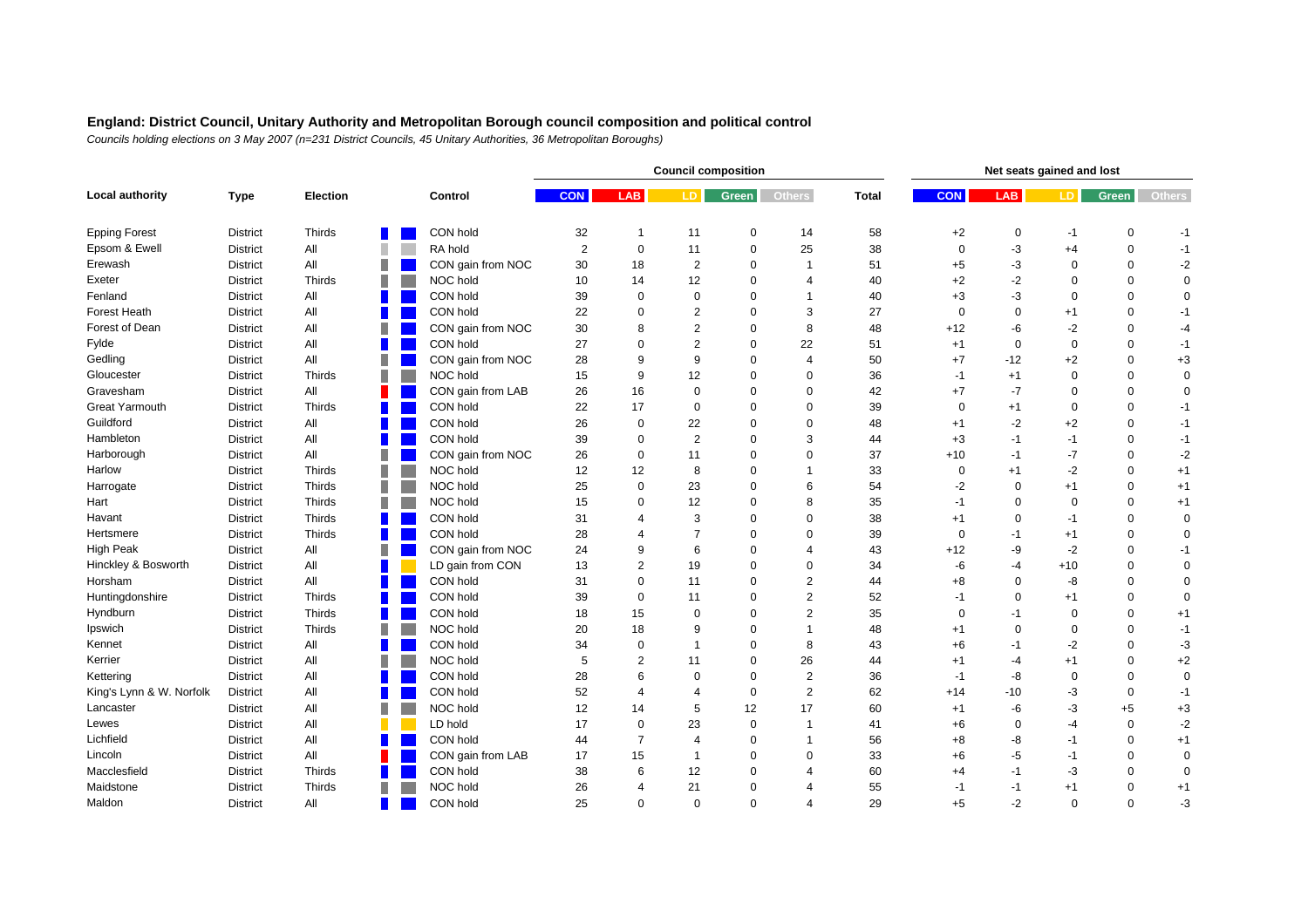|                           |                 |                 |   |                   |                |                | <b>Council composition</b> |                |                | Net seats gained and lost |             |              |             |             |               |  |
|---------------------------|-----------------|-----------------|---|-------------------|----------------|----------------|----------------------------|----------------|----------------|---------------------------|-------------|--------------|-------------|-------------|---------------|--|
| Local authority           | <b>Type</b>     | <b>Election</b> |   | Control           | <b>CON</b>     | <b>LAB</b>     | LD.                        | <b>Green</b>   | <b>Others</b>  | <b>Total</b>              | <b>CON</b>  | <b>LAB</b>   | LD.         | Green       | <b>Others</b> |  |
| <b>Malvern Hills</b>      | <b>District</b> | All             |   | CON gain from NOC | 29             | 0              | 5                          |                | 3              | 38                        | $+16$       | 0            | -14         | $\mathbf 0$ | $-2$          |  |
| Mansfield                 | <b>District</b> | All             |   | OTH hold          | $\overline{1}$ | 12             | $\overline{4}$             | $\mathbf 0$    | 29             | 46                        | 0           | $-1$         | $\mathbf 0$ | $\mathbf 0$ | $+1$          |  |
| Melton                    | <b>District</b> | All             |   | CON hold          | 20             | 3              | $\Omega$                   | $\Omega$       | 5              | 28                        | $+1$        | $-1$         | $\mathbf 0$ | $\Omega$    | $\mathbf 0$   |  |
| Mendip                    | <b>District</b> | All             |   | CON hold          | 24             | 0              | 23                         | $\mathbf 0$    | $\mathbf 0$    | 47                        | -3          | $\mathbf 0$  | $+8$        | $\mathbf 0$ | $-4$          |  |
| Mid Bedfordshire          | <b>District</b> | All             |   | CON hold          | 38             | $\Omega$       | 11                         | 1              | 3              | 53                        | $+1$        | -1           | $+1$        | $+1$        | $-2$          |  |
| Mid Devon                 | <b>District</b> | All             |   | NOC hold          | 17             | $\Omega$       | 10                         | $\Omega$       | 15             | 42                        | $+4$        | $\mathbf 0$  | $+2$        | $-1$        | $-5$          |  |
| Mid Suffolk               | <b>District</b> | All             |   | CON gain from NOC | 22             | $\Omega$       | 10                         | $\overline{2}$ | 6              | 40                        | $+3$        | $-2$         | $-3$        | $+2$        | $\mathbf 0$   |  |
| Mid Sussex                | <b>District</b> | All             |   | CON gain from NOC | 31             |                | 22                         | $\Omega$       | $\mathbf 0$    | 54                        | $+3$        | $-1$         | $-2$        | $\mathbf 0$ | $\mathbf 0$   |  |
| Mole Valley               | <b>District</b> | Thirds          |   | CON hold          | 22             | $\Omega$       | 16                         | $\Omega$       | 3              | 41                        | $\mathbf 0$ | $\Omega$     | $\mathbf 0$ | $\Omega$    | $\mathbf 0$   |  |
| <b>New Forest</b>         | <b>District</b> | All             |   | CON hold          | 44             | 0              | 14                         | $\mathbf 0$    | $\overline{2}$ | 60                        | $+13$       | $\mathbf 0$  | $-14$       | $\Omega$    | $+1$          |  |
| Newark & Sherwood         | <b>District</b> | All             |   | CON gain from NOC | 26             | 6              | $\boldsymbol{\Delta}$      | $\Omega$       | 10             | 46                        | $+3$        | -5           | $\mathbf 0$ | $\Omega$    | $+2$          |  |
| Newcastle-under-Lyme      | <b>District</b> | <b>Thirds</b>   |   | NOC hold          | 20             | 20             | 18                         | $\Omega$       | $\overline{2}$ | 60                        | $+3$        | $-7$         | $+4$        | $\Omega$    | $\mathbf 0$   |  |
| North Cornwall            | <b>District</b> | All             |   | NOC hold          | 6              | 0              | 14                         | $\mathbf 0$    | 16             | 36                        | $+3$        | $\mathbf 0$  | $-1$        | $\mathbf 0$ | $-2$          |  |
| North Devon               | <b>District</b> | All             |   | CON gain from LD  | 22             | 0              | 17                         | $\Omega$       | $\overline{4}$ | 43                        | $+12$       | 0            | $-5$        | $\mathbf 0$ | $-7$          |  |
| North Dorset              | <b>District</b> | All             |   | CON gain from NOC | 17             | $\mathbf 0$    | 13                         | $\mathbf 0$    | 3              | 33                        | $+2$        | 0            | $\mathbf 0$ | $\Omega$    | $-2$          |  |
| North East Derbyshire     | <b>District</b> | All             |   | <b>LAB hold</b>   | 10             | 29             | $\overline{7}$             | $\Omega$       | $\overline{7}$ | 53                        | $+3$        | $-7$         | $+1$        | $\Omega$    | $+3$          |  |
| North Hertfordshire       | <b>District</b> | All             |   | CON hold          | 30             | 10             | $\mathbf{Q}$               | $\Omega$       | $\mathbf 0$    | 49                        | -3          | $+1$         | $+2$        | $\Omega$    | $\mathbf 0$   |  |
| North Kesteven            | <b>District</b> | All             |   | CON gain from NOC | 25             | $\Omega$       | $\boldsymbol{\Delta}$      | $\Omega$       | 14             | 43                        | $+5$        | $-1$         | $-1$        | $\Omega$    | $\mathbf 0$   |  |
| North Norfolk             | <b>District</b> | All             |   | LD hold           | 16             | $\Omega$       | 30                         | $\mathbf 0$    | $\overline{2}$ | 48                        | $+1$        | $\mathbf{0}$ | $\mathbf 0$ | $\Omega$    | $-1$          |  |
| North Shropshire          | <b>District</b> | All             |   | CON gain from NOC | 26             | $\overline{2}$ | $\mathbf 1$                | $\Omega$       | 11             | 40                        | $+8$        | $-2$         | $+1$        | $\Omega$    | $-7$          |  |
| North Warwickshire        | <b>District</b> | All             |   | CON gain from NOC | 21             | 14             | $\Omega$                   | $\Omega$       | $\mathbf 0$    | 35                        | $+6$        | $-2$         | $-4$        | $\Omega$    | $\mathbf 0$   |  |
| North West Leicestershire | <b>District</b> | All             |   | CON gain from LAB | 27             | 5              | 3                          | $\Omega$       | 3              | 38                        | $+15$       | $-15$        | $-1$        | $\Omega$    | $+1$          |  |
| North Wiltshire           | <b>District</b> | All             | П | CON gain from NOC | 40             |                | 13                         | $\Omega$       | $\Omega$       | 54                        | $+16$       | $\mathbf{0}$ | -9          | $\Omega$    | -6            |  |
| Northampton               | <b>District</b> | All             |   | LD gain from NOC  | 15             | 5              | 26                         | $\mathbf 0$    |                | 47                        | $-5$        | -5           | $+9$        | $\mathbf 0$ | $+1$          |  |
| Norwich                   | <b>District</b> | Thirds          |   | NOC hold          | 3              | 15             | 11                         | 10             | $\mathbf 0$    | 39                        | $+1$        | $-1$         | $-1$        | $+1$        | $\mathbf 0$   |  |
| Oadby & Wigston           | <b>District</b> | All             |   | LD hold           | 5              | $\mathbf 0$    | 21                         | $\mathbf 0$    | $\Omega$       | 26                        | $-4$        | 0            | $+4$        | $\mathbf 0$ | $\mathbf 0$   |  |
| Oswestry                  | <b>District</b> | All             |   | CON gain from NOC | 16             | $\Omega$       | $\overline{4}$             | $\mathbf 0$    | 9              | 29                        | $+3$        | $-1$         | $-2$        | $\Omega$    | $\mathbf 0$   |  |
| Pendle                    | <b>District</b> | Thirds          |   | LD hold           | 14             | 6              | 27                         | $\Omega$       | 1              | 48                        | $+1$        | $+1$         | $\mathbf 0$ | $\Omega$    | $-2$          |  |
| Penwith                   | <b>District</b> | Thirds          |   | NOC hold          | 17             |                | 12                         | $\Omega$       | 5              | 35                        | $+3$        | $\mathbf 0$  | $\mathbf 0$ | $\Omega$    | -3            |  |
| Preston                   | <b>District</b> | Thirds          |   | NOC hold          | 20             | 24             | 10                         | $\Omega$       | 3              | 57                        | $+2$        | $\Omega$     | $-1$        | $\Omega$    | $-1$          |  |
| Purbeck                   | <b>District</b> | Thirds          |   | CON hold          | 13             | $\mathbf 0$    | 9                          | $\Omega$       | $\overline{2}$ | 24                        | $-2$        | $\Omega$     | $+1$        | $\Omega$    | $+1$          |  |
| Redditch                  | <b>District</b> | <b>Thirds</b>   |   | NOC hold          | 11             | 14             | 3                          | $\Omega$       | 1              | 29                        | $\Omega$    | $\Omega$     | $\mathbf 0$ | $\Omega$    | $\mathbf 0$   |  |
| Reigate & Banstead        | <b>District</b> | <b>Thirds</b>   |   | CON hold          | 42             | $\mathbf{1}$   | $\overline{2}$             | $\Omega$       | 6              | 51                        | $+3$        | $-1$         | $-2$        | $\Omega$    | $\mathbf 0$   |  |
| Restormel                 | <b>District</b> | All             |   | LD lose to NOC    | 10             | 0              | 20                         | $\Omega$       | 15             | 45                        | $+2$        | $\Omega$     | $-3$        | $\Omega$    | $+1$          |  |
| <b>Ribble Valley</b>      | <b>District</b> | All             |   | CON hold          | 29             | $\Omega$       | 10                         | $\Omega$       | -1             | 40                        | $+7$        | -1           | $-5$        | $\Omega$    | $-1$          |  |
| Richmondshire             | <b>District</b> | All             |   | NOC hold          | 13             | 0              | 6                          | 0              | 15             | 34                        | $+2$        | $\mathbf 0$  | $-2$        | $\Omega$    | $\mathbf 0$   |  |
| Rochford                  | <b>District</b> | Thirds          |   | CON hold          | 32             | $\Omega$       | 5                          | $\Omega$       | 2              | 39                        | $-2$        | $\Omega$     | $+1$        | $\Omega$    | $+1$          |  |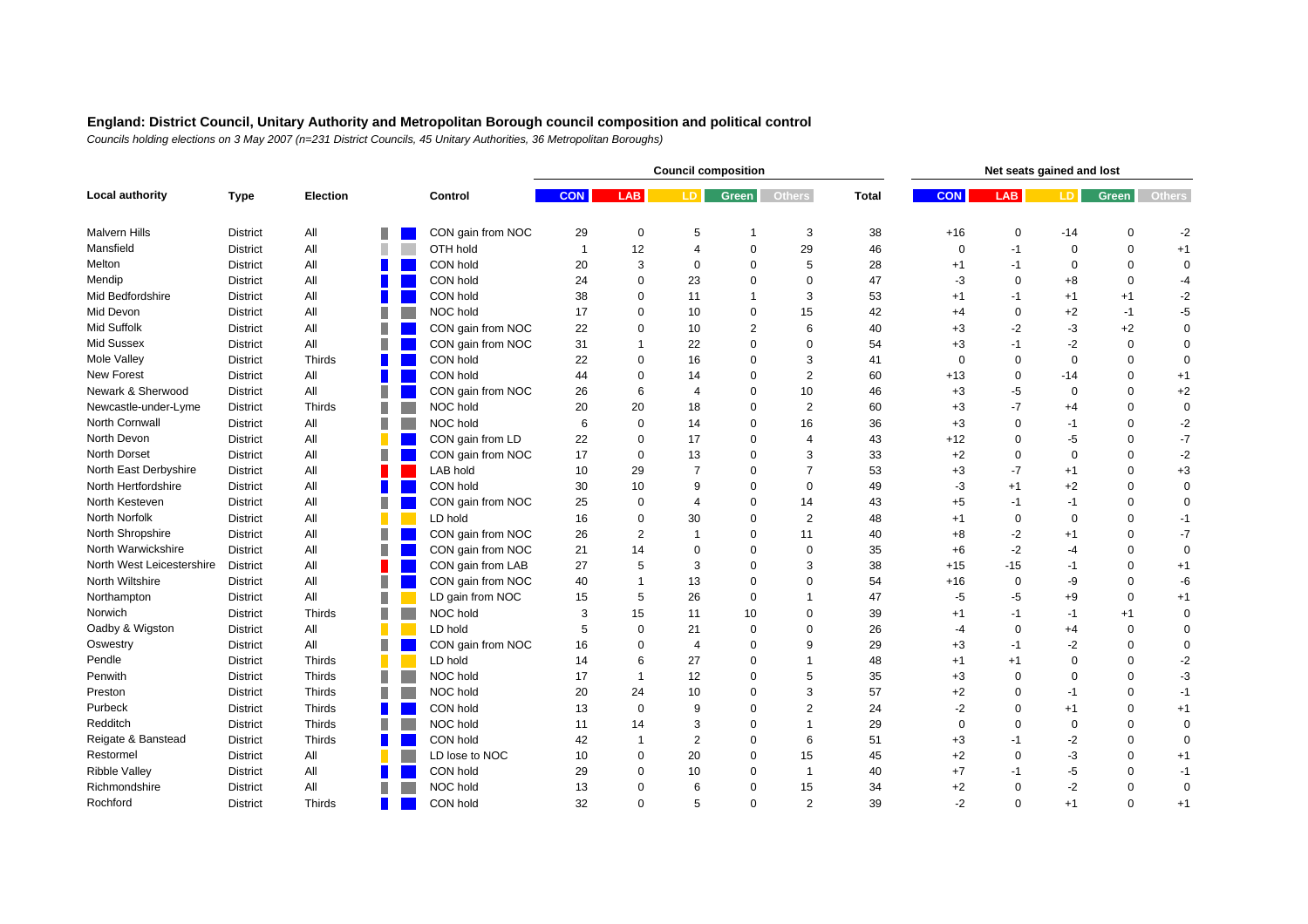|                                |                 |                 |   |                   |              |                | <b>Council composition</b> |                |                          | Net seats gained and lost |            |             |             |             |               |  |
|--------------------------------|-----------------|-----------------|---|-------------------|--------------|----------------|----------------------------|----------------|--------------------------|---------------------------|------------|-------------|-------------|-------------|---------------|--|
| Local authority                | <b>Type</b>     | <b>Election</b> |   | Control           | <b>CON</b>   | <b>LAB</b>     | LD.                        | <b>Green</b>   | <b>Others</b>            | <b>Total</b>              | <b>CON</b> | LAB         | LD.         | Green       | <b>Others</b> |  |
| Rossendale                     | <b>District</b> | Thirds          |   | CON hold          | 22           | 12             | -1                         | 0              | -1                       | 36                        | $-2$       | $+2$        | $+1$        | 0           | -1            |  |
| Rother                         | District        | All             |   | CON hold          | 28           | 0              | 8                          | 0              | $\overline{2}$           | 38                        | $+2$       | -3          | $+2$        | $\mathbf 0$ | $-1$          |  |
| Rugby                          | <b>District</b> | <b>Thirds</b>   |   | CON gain from NOC | 27           | 11             | 10                         | $\Omega$       | $\Omega$                 | 48                        | $+3$       | $-2$        | $\mathbf 0$ | $\Omega$    | $-1$          |  |
| Runnymede                      | <b>District</b> | <b>Thirds</b>   |   | CON hold          | 36           | $\mathbf 0$    | $\Omega$                   | $\Omega$       | 6                        | 42                        | $\Omega$   | $\Omega$    | $\mathbf 0$ | $\Omega$    | $\mathbf 0$   |  |
| Rushcliffe                     | <b>District</b> | All             |   | CON hold          | 34           | $\overline{2}$ | 11                         | 2              | 1                        | 50                        | $\Omega$   | $-2$        | $+1$        | $+1$        | $\mathbf 0$   |  |
| Rushmoor                       | <b>District</b> | <b>Thirds</b>   |   | CON hold          | 28           | 5              | 8                          | $\Omega$       | 1                        | 42                        | $+4$       | $\mathbf 0$ | -3          | $\mathbf 0$ | $-1$          |  |
| Ryedale                        | <b>District</b> | All             |   | NOC hold          | 14           | $\Omega$       | 8                          | $\Omega$       | 8                        | 30                        | $+1$       | $\mathbf 0$ | $\mathbf 0$ | $\mathbf 0$ | $-1$          |  |
| Salisbury                      | <b>District</b> | All             |   | CON lose to NOC   | 22           | 10             | 19                         | $\Omega$       | $\overline{\mathcal{A}}$ | 55                        | -9         | $-1$        | $+10$       | $\mathbf 0$ | $\mathbf 0$   |  |
| Scarborough                    | <b>District</b> | All             |   | CON lose to NOC   | 23           | $\overline{4}$ | 6                          | $\overline{2}$ | 15                       | 50                        | -3         | $-4$        | $+4$        | $+2$        | $+1$          |  |
| Sedgefield                     | <b>District</b> | All             |   | LAB hold          | $\mathbf{1}$ | 28             | 6                          | $\Omega$       | 15                       | 50                        | $\Omega$   | $-7$        | $-1$        | $\mathbf 0$ | $+8$          |  |
| Sedgemoor                      | <b>District</b> | All             |   | CON hold          | 35           | 11             | Δ                          | $\Omega$       | $\mathbf 0$              | 50                        | $\Omega$   | -3          | $+3$        | $\Omega$    | $\mathbf 0$   |  |
| Selby                          | <b>District</b> | All             |   | CON hold          | 29           | 9              | $\Omega$                   | $\mathbf 0$    | 3                        | 41                        | $+5$       | $-5$        | $-1$        | $\Omega$    | $+1$          |  |
| Sevenoaks                      | <b>District</b> | All             |   | CON hold          | 41           | 5              | $\overline{7}$             | $\Omega$       | 1                        | 54                        | $+8$       | -5          | $-1$        | $\mathbf 0$ | $-2$          |  |
| Shepway                        | <b>District</b> | All             |   | CON gain from NOC | 34           | $\Omega$       | 10                         | $\Omega$       | $\overline{c}$           | 46                        | $+15$      | $\Omega$    | $-5$        | $-1$        | -9            |  |
| Shrewsbury & Atcham            | <b>District</b> | Thirds          |   | CON hold          | 22           | 10             | 5                          | $\Omega$       | 3                        | 40                        | $+1$       | $\Omega$    | $-1$        | $\Omega$    | $\mathbf 0$   |  |
| South Bedfordshire             | <b>District</b> | Thirds          |   | CON hold          | 34           | 4              | 12                         | $\Omega$       | $\Omega$                 | 50                        | $-1$       | $\Omega$    | $+1$        | $\Omega$    | 0             |  |
| South Buckinghamshire          | <b>District</b> | All             |   | CON hold          | 36           | $\Omega$       | 2                          | $\Omega$       | 2                        | 40                        | $+3$       | $\Omega$    | $+1$        | $\Omega$    | -4            |  |
| South Cambridgeshire           | <b>District</b> | <b>Thirds</b>   |   | CON gain from NOC | 29           |                | 17                         | $\Omega$       | 10                       | 57                        | $+3$       | $\Omega$    | $-1$        | $\Omega$    | $-2$          |  |
| South Derbyshire               | <b>District</b> | All             |   | CON gain from LAB | 20           | 15             | $\Omega$                   | $\Omega$       | $\overline{1}$           | 36                        | $+6$       | -6          | $\mathbf 0$ | $\Omega$    | $\mathbf 0$   |  |
| South Hams                     | <b>District</b> | All             |   | CON hold          | 28           | $\Omega$       | 9                          | $\Omega$       | 3                        | 40                        | $\Omega$   | $-2$        | $+2$        | $\Omega$    | $\mathbf 0$   |  |
| South Holland                  | <b>District</b> | All             |   | CON hold          | 26           | $\Omega$       | $\Omega$                   | $\mathbf 0$    | 11                       | 37                        | $\Omega$   | $\mathbf 0$ | $\mathbf 0$ | $\Omega$    | $-1$          |  |
| South Kesteven                 | <b>District</b> | All             |   | CON hold          | 35           | $\overline{2}$ | 6                          | $\Omega$       | 15                       | 58                        | $+3$       | -8          | $+1$        | $\Omega$    | $+4$          |  |
| South Lakeland                 | <b>District</b> | <b>Thirds</b>   |   | LD hold           | 15           | $\overline{2}$ | 34                         | $\Omega$       | 1                        | 52                        | -3         | $\mathbf 0$ | $+3$        | $\Omega$    | $\mathbf 0$   |  |
| South Norfolk                  | <b>District</b> | All             |   | CON gain from LD  | 39           | 0              | $\overline{7}$             | $\mathbf 0$    | $\mathbf 0$              | 46                        | $+20$      | $\mathbf 0$ | $-20$       | $\Omega$    | $\mathbf 0$   |  |
| South Northamptonshire         | <b>District</b> | All             |   | CON hold          | 35           |                | $\Omega$                   | $\Omega$       | 6                        | 42                        | $+6$       | -3          | $\mathbf 0$ | $\Omega$    | -3            |  |
| South Oxfordshire              | <b>District</b> | All             |   | CON hold          | 38           |                | 6                          | $\Omega$       | 3                        | 48                        | $+10$      | -3          | -3          | $\Omega$    | -4            |  |
| South Ribble                   | <b>District</b> | All             | ш | CON gain from NOC | 44           | 8              | -1                         | $\Omega$       | $\overline{2}$           | 55                        | $+26$      | -8          | -14         | $\Omega$    | -4            |  |
| South Shropshire               | <b>District</b> | All             | ٠ | CON gain from NOC | 18           | $\Omega$       | 11                         | 1              | 4                        | 34                        | $+8$       | $\mathbf 0$ | -3          | $+1$        | -6            |  |
| South Somerset                 | <b>District</b> | All             |   | LD hold           | 17           | $\Omega$       | 38                         | $\Omega$       | 5                        | 60                        | $\Omega$   | $\mathbf 0$ | $+1$        | $\mathbf 0$ | $-1$          |  |
| South Staffordshire            | <b>District</b> | All             |   | CON hold          | 42           |                | $\mathbf 1$                | 0              | 3                        | 47                        | $+7$       | -6          | $\mathbf 0$ | $\mathbf 0$ | $-1$          |  |
| Spelthorne                     | <b>District</b> | All             |   | CON hold          | 31           | $\Omega$       | 8                          | $\Omega$       | $\Omega$                 | 39                        | -4         | $\Omega$    | $+4$        | $\Omega$    | $\mathbf 0$   |  |
| St Albans                      | <b>District</b> | <b>Thirds</b>   |   | LD lose to NOC    | 19           | 8              | 29                         | $\Omega$       | $\overline{2}$           | 58                        | $+1$       | $\mathbf 0$ | $-2$        | $\Omega$    | $+1$          |  |
| St Edmundsbury                 | <b>District</b> | All             |   | CON hold          | 36           | 3              | 3                          | $\Omega$       | 3                        | 45                        | $+8$       | $-7$        | $+1$        | $\Omega$    | $-2$          |  |
| Stafford                       | <b>District</b> | All             |   | CON hold          | 40           | 13             | $\Delta$                   | $\Omega$       | 2                        | 59                        | $\Omega$   | $-1$        | $-1$        | $\Omega$    | $+2$          |  |
| <b>Staffordshire Moorlands</b> | <b>District</b> | All             |   | CON gain from NOC | 29           | 5              | 6                          | $\Omega$       | 16                       | 56                        | $+13$      | $-2$        | $-5$        | $\Omega$    | -6            |  |
| Stevenage                      | <b>District</b> | Thirds          |   | LAB hold          | 3            | 32             | 4                          | $\Omega$       | $\Omega$                 | 39                        | $\Omega$   | $\Omega$    | $\mathbf 0$ | $\Omega$    | $\mathbf 0$   |  |
| Stratford-on-Avon              | <b>District</b> | Thirds          |   | CON hold          | 37           | $\Omega$       | 14                         | $\Omega$       | $\overline{2}$           | 53                        | $+5$       | $\Omega$    | $-4$        | $\Omega$    | $-1$          |  |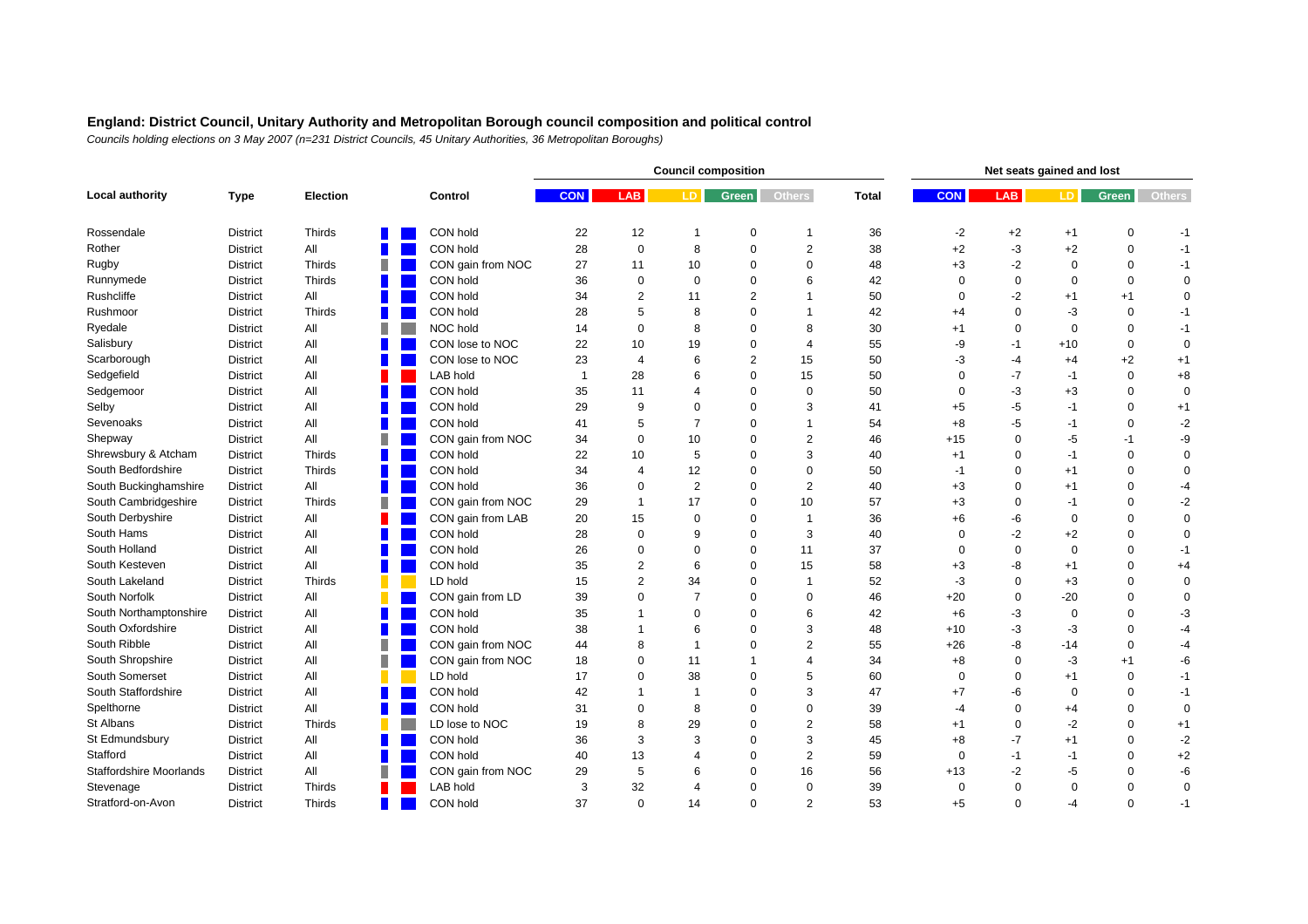|                        |                 |                 |   |                   |                |                | <b>Council composition</b> |                | Net seats gained and lost |              |             |              |             |             |               |
|------------------------|-----------------|-----------------|---|-------------------|----------------|----------------|----------------------------|----------------|---------------------------|--------------|-------------|--------------|-------------|-------------|---------------|
| Local authority        | <b>Type</b>     | <b>Election</b> |   | Control           | <b>CON</b>     | <b>LAB</b>     | LD.                        | <b>Green</b>   | <b>Others</b>             | <b>Total</b> | <b>CON</b>  | <b>LAB</b>   | LD.         | Green       | <b>Others</b> |
| Stroud                 | <b>District</b> | Thirds          |   | CON hold          | 31             | 9              | 4                          | 5              | 2                         | 51           | $+2$        | $\mathbf 0$  | -1          | 0           | $-1$          |
| Suffolk Coastal        | <b>District</b> | All             |   | CON hold          | 45             | 1              | 9                          | 0              | $\pmb{0}$                 | 55           | $+2$        | $-1$         | $-1$        | $\mathbf 0$ | $\mathbf 0$   |
| Surrey Heath           | <b>District</b> | All             |   | CON hold          | 30             | 2              | $\overline{7}$             | $\Omega$       | 1                         | 40           | $+8$        | $-1$         | -6          | $\Omega$    | $-1$          |
| Swale                  | <b>District</b> | <b>Thirds</b>   |   | CON hold          | 26             | 10             | 6                          | $\Omega$       | 5                         | 47           | $-2$        | $\Omega$     | $-2$        | $\Omega$    | $+4$          |
| Tamworth               | <b>District</b> | <b>Thirds</b>   |   | CON hold          | 23             | 5              | $\Omega$                   | $\Omega$       | $\overline{2}$            | 30           | $+2$        | -3           | $\mathbf 0$ | $\Omega$    | $+1$          |
| Tandridge              | <b>District</b> | Thirds          |   | CON hold          | 30             |                | 10                         | $\Omega$       | 1                         | 42           | $+1$        | $-1$         | $\mathbf 0$ | $\mathbf 0$ | $\mathbf 0$   |
| <b>Taunton Deane</b>   | <b>District</b> | All             |   | CON lose to NOC   | 25             |                | 26                         | $\Omega$       | $\overline{4}$            | 56           | $-5$        | $-4$         | $+11$       | $\mathbf 0$ | $\mathbf 0$   |
| Teesdale               | <b>District</b> | All             |   | OTH hold          | $\overline{4}$ | 6              | $\mathbf 0$                | $\Omega$       | 22                        | 32           | $+1$        | -3           | $\pmb{0}$   | $\Omega$    | $+2$          |
| Teignbridge            | <b>District</b> | All             | П | NOC hold          | 19             | $\Omega$       | 21                         | $\mathbf 0$    | 6                         | 46           | $+5$        | $\mathbf 0$  | $+5$        | $\Omega$    | $-10$         |
| Tendring               | <b>District</b> | All             |   | NOC hold          | 28             | 6              | 6                          | $\Omega$       | 20                        | 60           | $+3$        | -5           | $-7$        | $\mathbf 0$ | $+9$          |
| <b>Test Valley</b>     | <b>District</b> | All             |   | CON hold          | 33             | $\Omega$       | 15                         | $\Omega$       | $\mathbf 0$               | 48           | $+2$        | $\mathbf 0$  | $-1$        | $\Omega$    | $-1$          |
| Tewkesbury             | <b>District</b> | All             |   | NOC hold          | 19             | 0              | 17                         | $\mathbf 0$    | $\overline{2}$            | 38           | $+1$        | $-2$         | $+7$        | $\mathbf 0$ | -6            |
| Thanet                 | <b>District</b> | All             |   | CON hold          | 33             | 19             | $\mathbf 0$                | $\mathbf 0$    | 4                         | 56           | $+2$        | $-4$         | $-1$        | $\mathbf 0$ | $+3$          |
| <b>Three Rivers</b>    | <b>District</b> | Thirds          |   | LD hold           | 11             | 6              | 31                         | $\Omega$       | 0                         | 48           | 0           | -1           | $+1$        | $\mathbf 0$ | $\mathbf 0$   |
| Tonbridge & Malling    | <b>District</b> | All             |   | CON hold          | 46             | 0              | $\overline{7}$             | $\mathbf 0$    | $\mathbf 0$               | 53           | $+12$       | $-7$         | $-5$        | $\mathbf 0$ | $\mathbf 0$   |
| Torridge               | <b>District</b> | All             |   | OTH lose to NOC   | 13             | 0              | 8                          | 2              | 13                        | 36           | $+10$       | $\mathbf{0}$ | $+1$        | $+2$        | $-13$         |
| <b>Tunbridge Wells</b> | <b>District</b> | <b>Thirds</b>   |   | CON hold          | 41             | 0              | $\overline{7}$             | $\Omega$       | $\mathbf 0$               | 48           | $+3$        | -1           | $-2$        | $\mathbf 0$ | $\mathbf 0$   |
| Tynedale               | <b>District</b> | All             |   | CON hold          | 30             | 8              | 11                         | $\Omega$       | 3                         | 52           | $+2$        | $-2$         | $+1$        | $\Omega$    | $-1$          |
| Uttlesford             | <b>District</b> | All             |   | CON gain from LD  | 26             | $\Omega$       | 15                         | $\Omega$       | 3                         | 44           | $+14$       | $\mathbf 0$  | $-12$       | $\Omega$    | $-2$          |
| Vale of White Horse    | <b>District</b> | All             |   | LD hold           | 17             | $\Omega$       | 34                         | $\Omega$       | $\Omega$                  | 51           | -4          | $\mathbf 0$  | $+5$        | $\Omega$    | $-1$          |
| Vale Royal             | <b>District</b> | All             | Ш | NOC hold          | 27             | 17             | 10                         | $\mathbf 0$    | $\Omega$                  | 54           | $+3$        | -3           | $\mathbf 0$ | $\Omega$    | $-2$          |
| Wansbeck               | <b>District</b> | All             |   | <b>LAB hold</b>   | $\mathbf 0$    | 26             | 16                         | $\Omega$       | 3                         | 45           | $\mathbf 0$ | $-10$        | $+7$        | $\mathbf 0$ | $^{\rm +3}$   |
| Warwick                | <b>District</b> | All             |   | CON gain from NOC | 24             | 9              | 9                          | $\Omega$       | 4                         | 46           | $+8$        | $-5$         | $-1$        | $\Omega$    | $-2$          |
| Watford                | <b>District</b> | Thirds          |   | LD hold           | 3              | 2              | 28                         | 3              | $\mathbf 0$               | 36           | $\mathbf 0$ | $+1$         | 0           | $\mathbf 0$ | $-1$          |
| Waveney                | <b>District</b> | Thirds          |   | CON hold          | 30             | 12             | 3                          | 1              | $\overline{2}$            | 48           | $+1$        | $\mathbf 0$  | $\pmb{0}$   | $+1$        | $-2$          |
| Waverley               | <b>District</b> | All             |   | CON gain from NOC | 51             | $\mathbf 0$    | 3                          | $\Omega$       | 3                         | 57           | $+25$       | $\mathbf 0$  | $-25$       | $\mathbf 0$ | $\mathbf 0$   |
| Wealden                | <b>District</b> | All             |   | CON hold          | 34             | 0              | 12                         | $\overline{2}$ | $\overline{7}$            | 55           | $\Omega$    | $\Omega$     | $-3$        | $+2$        | $+1$          |
| Wear Valley            | <b>District</b> | All             |   | LAB lose to NOC   | $\mathbf 0$    | 19             | 16                         | $\Omega$       | 5                         | 40           | $\Omega$    | -5           | $+5$        | 0           | $\mathbf 0$   |
| Wellingborough         | <b>District</b> | All             |   | CON hold          | 30             | $\overline{4}$ | $\Omega$                   | $\Omega$       | $\overline{2}$            | 36           | $+3$        | -5           | $\mathbf 0$ | $\mathbf 0$ | $+2$          |
| Welwyn Hatfield        | <b>District</b> | <b>Thirds</b>   |   | CON hold          | 35             | 10             | 3                          | $\mathbf 0$    | $\mathbf{0}$              | 48           | $+3$        | $-2$         | $\mathbf 0$ | $-1$        | $\mathbf 0$   |
| West Devon             | <b>District</b> | All             |   | NOC hold          | 14             | $\Omega$       | $\overline{7}$             | $\Omega$       | 10                        | 31           | $+2$        | $\mathbf 0$  | $-1$        | $\Omega$    | $-1$          |
| <b>West Dorset</b>     | <b>District</b> | All             |   | CON hold          | 26             | $\Omega$       | 16                         | $\Omega$       | 6                         | 48           | $+1$        | $\mathbf 0$  | $+4$        | $\Omega$    | $-5$          |
| <b>West Lancashire</b> | <b>District</b> | Thirds          |   | CON hold          | 33             | 21             | $\Omega$                   | $\Omega$       | $\Omega$                  | 54           | $+1$        | $-1$         | $\mathbf 0$ | $\Omega$    | $\mathbf 0$   |
| <b>West Lindsey</b>    | <b>District</b> | Thirds          |   | LD hold           | 16             | $\Omega$       | 20                         | $\Omega$       | 1                         | 37           | $-1$        | $\mathbf 0$  | $+1$        | $\Omega$    | $\mathbf 0$   |
| West Oxfordshire       | <b>District</b> | <b>Thirds</b>   |   | CON hold          | 35             |                | 8                          | $\Omega$       | $\overline{\mathcal{A}}$  | 48           | $+2$        | $\Omega$     | $-1$        | $\Omega$    | $-1$          |
| <b>West Somerset</b>   | <b>District</b> | All             |   | OTH gain from CON | 13             |                | $\overline{1}$             | $\mathbf 0$    | 16                        | 31           | -6          | -1           | $-1$        | $\Omega$    | $+8$          |
| <b>West Wiltshire</b>  | <b>District</b> | All             |   | CON gain from NOC | 26             | $\Omega$       | 14                         | $\Omega$       | $\overline{4}$            | 44           | $+9$        | $-3$         | $-4$        | $\Omega$    | $-2$          |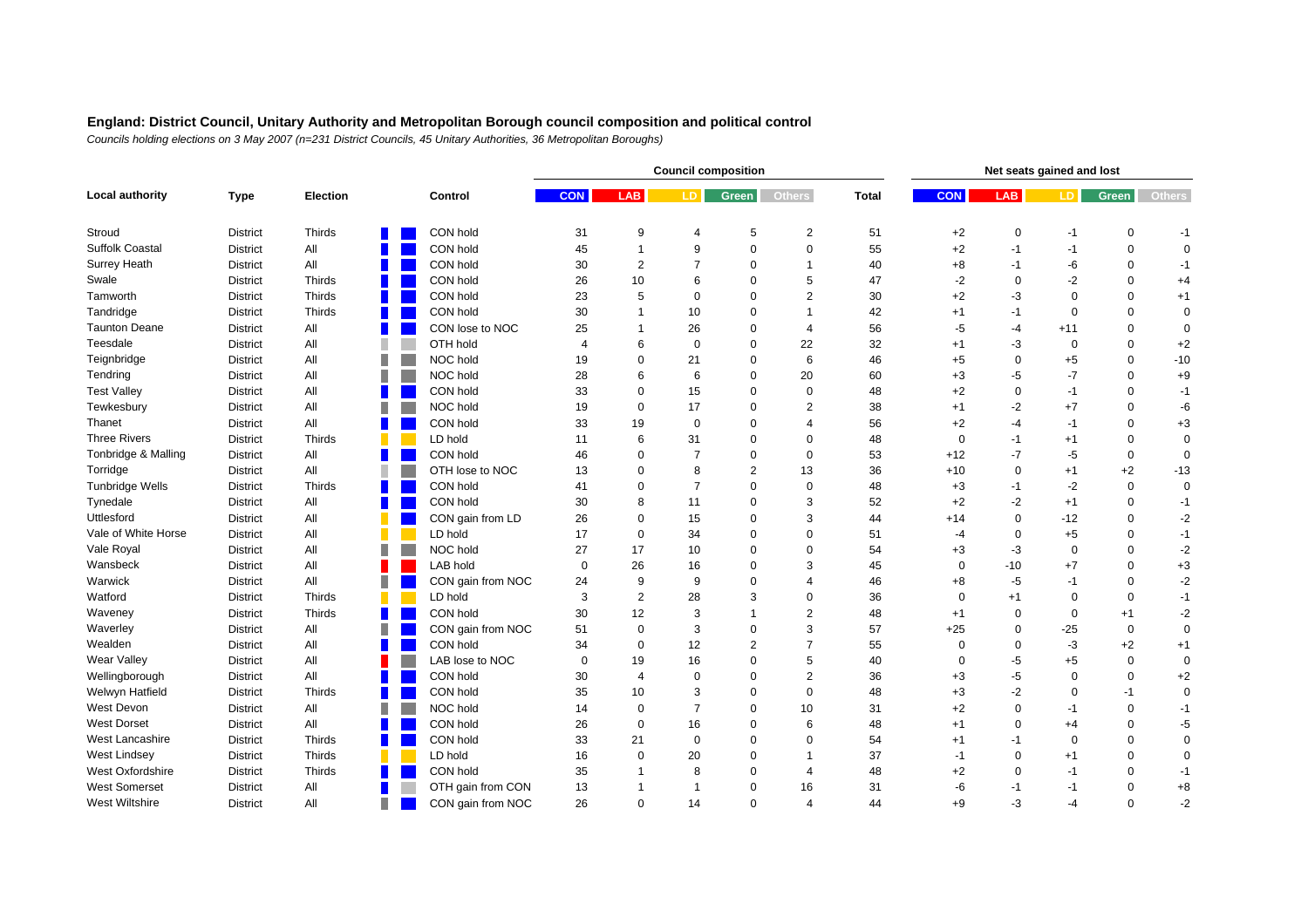|                     |                 |               |   |                |                   |                |                | <b>Council composition</b> |                |                | Net seats gained and lost |             |             |             |             |               |  |
|---------------------|-----------------|---------------|---|----------------|-------------------|----------------|----------------|----------------------------|----------------|----------------|---------------------------|-------------|-------------|-------------|-------------|---------------|--|
| Local authority     | <b>Type</b>     | Election      |   |                | Control           | <b>CON</b>     | <b>LAB</b>     | LD.                        | Green          | <b>Others</b>  | <b>Total</b>              | <b>CON</b>  | <b>LAB</b>  | LD.         | Green       | <b>Others</b> |  |
| Weymouth & Portland | <b>District</b> | Thirds        |   |                | NOC hold          | 14             | 6              | 11                         | 0              | 5              | 36                        | $+2$        | -1          | -1          | 0           | $\mathbf 0$   |  |
| Winchester          | <b>District</b> | <b>Thirds</b> |   |                | CON hold          | 29             | $\mathbf 1$    | 23                         | $\mathbf 0$    | 4              | 57                        | $\mathbf 0$ | $-2$        | $+2$        | $\mathbf 0$ | $\mathbf 0$   |  |
| Woking              | <b>District</b> | Thirds        |   |                | CON gain from NOC | 19             | $\mathbf 0$    | 17                         | $\Omega$       | $\Omega$       | 36                        | $+4$        | -3          | $-1$        | $\Omega$    | $\mathbf 0$   |  |
| Worcester           | <b>District</b> | <b>Thirds</b> |   |                | CON hold          | 18             | 12             | 3                          | $\mathbf 0$    | $\overline{2}$ | 35                        | $\mathbf 0$ | $+1$        | $\mathbf 0$ | $\Omega$    | $-1$          |  |
| Worthing            | <b>District</b> | <b>Thirds</b> |   |                | CON hold          | 24             | $\mathbf 0$    | 12                         | $\Omega$       | 1              | 37                        | $+1$        | $\mathbf 0$ | $-2$        | $\Omega$    | $+1$          |  |
| Wychavon            | <b>District</b> | All           |   |                | CON hold          | 35             | $\Omega$       | 10                         | $\Omega$       | $\mathbf 0$    | 45                        | $+4$        | $-2$        | $-2$        | $\Omega$    | $\mathbf 0$   |  |
| Wycombe             | <b>District</b> | All           |   |                | CON hold          | 49             | 5              | 4                          | $\Omega$       | 2              | 60                        | $+3$        | $-4$        | $+2$        | $\Omega$    | $-1$          |  |
| Wyre                | <b>District</b> | All           |   |                | CON hold          | 45             | 9              | 1                          | $\mathbf 0$    | $\mathbf 0$    | 55                        | $+12$       | $-12$       | $\pmb{0}$   | $\mathbf 0$ | $\mathbf 0$   |  |
| <b>Wyre Forest</b>  | <b>District</b> | Thirds        |   |                | NOC hold          | 18             | 3              | $\overline{2}$             | $\Omega$       | 19             | 42                        | $\mathbf 0$ | $-1$        | $\mathbf 0$ | $\mathbf 0$ | $+1$          |  |
| Barnsley            | Metropolitan    | Thirds        |   |                | <b>LAB hold</b>   | 5              | 33             | $\overline{c}$             | 0              | 23             | 63                        | -1          | 0           | $-1$        | 0           | $+2$          |  |
| Birmingham          | Metropolitan    | Thirds        |   |                | NOC hold          | 44             | 41             | 32                         | $\mathbf 0$    | 3              | 120                       | $+3$        | -3          | $\mathbf 0$ | $\mathbf 0$ | $\mathbf 0$   |  |
| <b>Bolton</b>       | Metropolitan    | Thirds        |   |                | NOC hold          | 22             | 26             | 12                         | $\mathbf 0$    | 0              | 60                        | $+1$        | $+3$        | $-4$        | $\mathbf 0$ | $\mathbf 0$   |  |
| <b>Bradford</b>     | Metropolitan    | Thirds        |   |                | NOC hold          | 32             | 39             | 14                         | 3              | $\overline{2}$ | 90                        | -1          | $+3$        | $\mathbf 0$ | $-1$        | $-1$          |  |
| Bury                | Metropolitan    | Thirds        |   |                | NOC hold          | 23             | 20             | 8                          | $\mathbf 0$    | 0              | 51                        | $+1$        | -3          | $+2$        | $\mathbf 0$ | $\mathbf 0$   |  |
| Calderdale          | Metropolitan    | Thirds        |   |                | NOC hold          | 19             | 11             | 15                         | $\Omega$       | 5              | 50                        | 0           | $+1$        | $\mathbf 0$ | $\Omega$    | $-1$          |  |
| Coventry            | Metropolitan    | Thirds        | П |                | CON hold          | 28             | 23             | $\overline{1}$             | $\Omega$       | $\overline{2}$ | 54                        | $-1$        | $+4$        | $-1$        | $\Omega$    | $-2$          |  |
| Doncaster           | Metropolitan    | Thirds        |   |                | NOC hold          | 9              | 29             | 12                         | $\Omega$       | 13             | 63                        | $\Omega$    | $+1$        | $\mathbf 0$ | $\Omega$    | $-1$          |  |
| Dudley              | Metropolitan    | Thirds        |   |                | CON hold          | 39             | 28             | 5                          | $\Omega$       | $\mathbf 0$    | 72                        | -1          | $+2$        | $\mathbf 0$ | $\Omega$    | $-1$          |  |
| Gateshead           | Metropolitan    | Thirds        |   |                | LAB hold          | $\mathbf 0$    | 42             | 23                         | $\Omega$       | 1              | 66                        | $\Omega$    | $\mathbf 0$ | $\pmb{0}$   | $\Omega$    | $\mathbf 0$   |  |
| <b>Kirklees</b>     | Metropolitan    | Thirds        |   |                | NOC hold          | 20             | 22             | 18                         | $\overline{4}$ | 5              | 69                        | -1          | $+2$        | $-2$        | $+1$        | $\mathbf 0$   |  |
| Knowsley            | Metropolitan    | Thirds        |   |                | LAB hold          | $\mathbf 0$    | 50             | 13                         | $\Omega$       | $\Omega$       | 63                        | $\mathbf 0$ | $-1$        | $+1$        | $\mathbf 0$ | $\mathbf 0$   |  |
| Leeds               | Metropolitan    | Thirds        |   |                | NOC hold          | 22             | 43             | 24                         | 3              | 7              | 99                        | -2          | $+3$        | $-2$        | $\Omega$    | $+1$          |  |
| Liverpool           | Metropolitan    | Thirds        |   |                | LD hold           | $\mathbf 0$    | 35             | 51                         | $\overline{1}$ | 3              | 90                        | 0           | $+5$        | $-5$        | $\Omega$    | $\mathbf 0$   |  |
| Manchester          | Metropolitan    | Thirds        |   |                | LAB hold          | $\mathbf 0$    | 60             | 34                         | $\mathbf 1$    | $\Omega$       | 95                        | 0           | $-1$        | $+1$        | $\mathbf 0$ | $\mathbf 0$   |  |
| Newcastle upon Tyne | Metropolitan    | Thirds        |   |                | LD hold           | $\mathbf 0$    | 31             | 45                         | $\mathbf 0$    | $\Omega$       | 76                        | $\Omega$    | $+3$        | $-3$        | $\Omega$    | $\mathbf 0$   |  |
| North Tyneside      | Metropolitan    | Thirds        |   |                | NOC hold          | 28             | 23             | 9                          | $\mathbf 0$    | $\Omega$       | 60                        | $\mathbf 0$ | $\Omega$    | $+1$        | $\Omega$    | $-1$          |  |
| Oldham              | Metropolitan    | Thirds        |   |                | LAB lose to NOC   | 3              | 30             | 26                         | $\Omega$       | 1              | 60                        | $+2$        | -1          | $-1$        | $\mathbf 0$ | $\mathbf 0$   |  |
| Rochdale            | Metropolitan    | Thirds        |   |                | LD gain from NOC  | 8              | 20             | 32                         | $\mathbf 0$    | $\mathbf 0$    | 60                        | $-2$        | $\mathbf 0$ | $+2$        | $\Omega$    | $\mathbf 0$   |  |
| Rotherham           | Metropolitan    | Thirds        |   |                | LAB hold          | $\overline{7}$ | 54             | $\Omega$                   | $\Omega$       | 2              | 63                        | $+1$        | $-1$        | 0           | $\Omega$    | $\mathbf 0$   |  |
| Salford             | Metropolitan    | Thirds        |   |                | LAB hold          | 10             | 42             | 8                          | $\Omega$       | $\mathbf 0$    | 60                        | $+2$        | $-2$        | $\mathbf 0$ | $\Omega$    | $\mathbf 0$   |  |
| Sandwell            | Metropolitan    | Thirds        |   |                | LAB hold          | 10             | 51             | 6                          | $\Omega$       | $\overline{4}$ | 71                        | $-2$        | $+1$        | $+1$        | $\Omega$    | $\Omega$      |  |
| Sefton              | Metropolitan    | Thirds        |   |                | NOC hold          | 18             | 22             | 26                         | $\Omega$       | $\Omega$       | 66                        | $-1$        | $+1$        | $\mathbf 0$ | $\Omega$    | $\mathbf 0$   |  |
| Sheffield           | Metropolitan    | Thirds        |   |                | LAB lose to NOC   | $\overline{1}$ | 41             | 39                         | $\overline{2}$ | $\mathbf 1$    | 84                        | $-1$        | -3          | $+4$        | $\mathbf 0$ | $\mathbf 0$   |  |
| Solihull            | Metropolitan    | Thirds        |   |                | CON lose to NOC   | 24             | $\overline{7}$ | 17                         | $\Omega$       | 3              | 51                        | -2          | $\Omega$    | $+2$        | $\Omega$    | $\mathbf 0$   |  |
| South Tyneside      | Metropolitan    | Thirds        |   |                | LAB hold          | 3              | 35             | 3                          | $\mathbf 0$    | 13             | 54                        | 0           | $+1$        | $-1$        | $\Omega$    | $\mathbf 0$   |  |
| St Helens           | Metropolitan    | Thirds        |   | <b>College</b> | NOC hold          | 6              | 21             | 20                         | $\Omega$       | $\overline{1}$ | 48                        | $\Omega$    | $-2$        | $+1$        | $\Omega$    | $+1$          |  |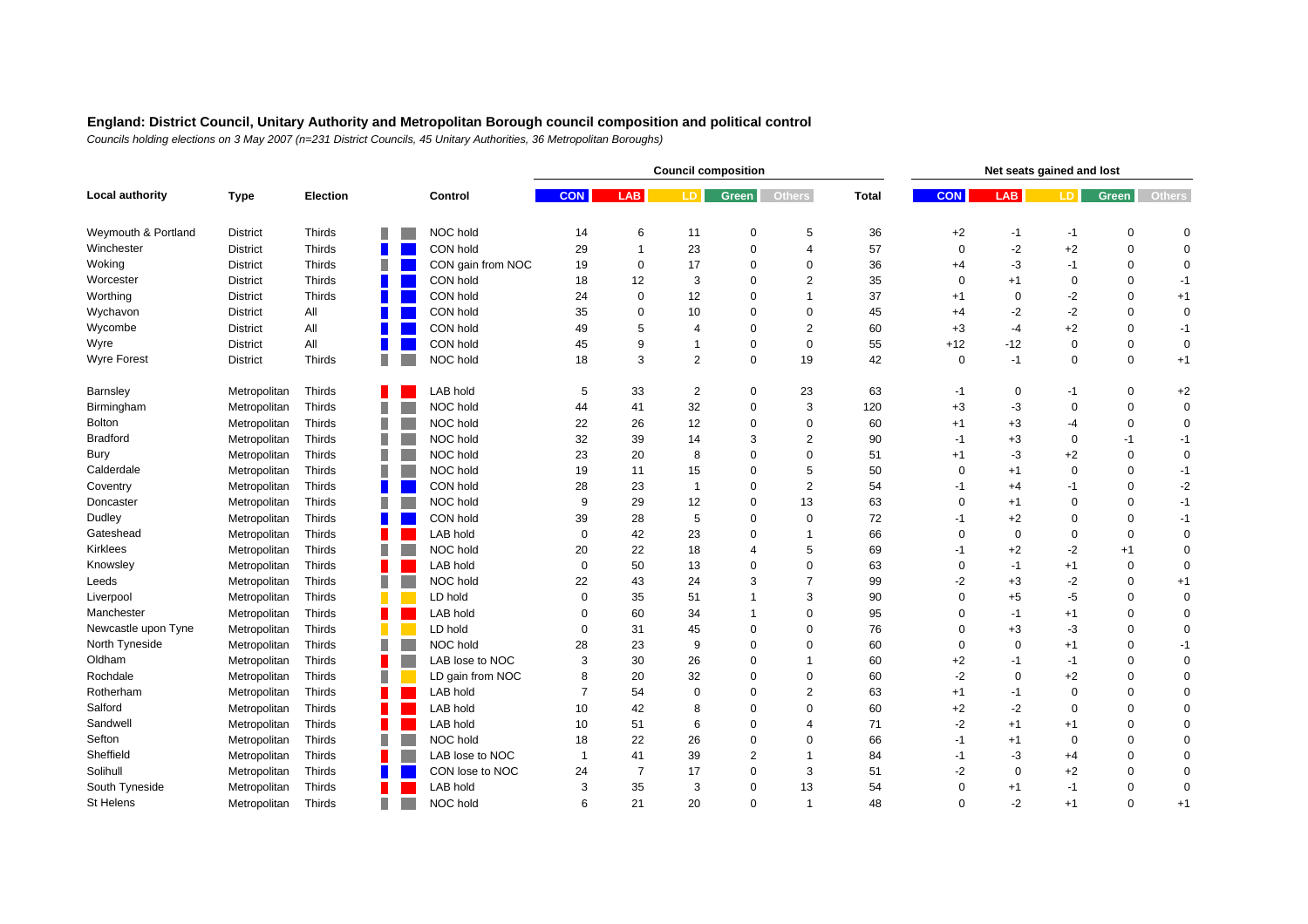|                          |              |                 |   |                   |                |             | <b>Council composition</b> |                | Net seats gained and lost |              |             |             |             |             |               |
|--------------------------|--------------|-----------------|---|-------------------|----------------|-------------|----------------------------|----------------|---------------------------|--------------|-------------|-------------|-------------|-------------|---------------|
| <b>Local authority</b>   | <b>Type</b>  | <b>Election</b> |   | Control           | <b>CON</b>     | LAB         | LD.                        | <b>Green</b>   | <b>Others</b>             | <b>Total</b> | <b>CON</b>  | <b>LAB</b>  | LD.         | Green       | <b>Others</b> |
| Stockport                | Metropolitan | Thirds          |   | LD hold           | 9              | 15          | 36                         | $\mathbf 0$    | 3                         | 63           | $-1$        | 0           | $+1$        | $\mathbf 0$ | $\mathbf 0$   |
| Sunderland               | Metropolitan | Thirds          |   | LAB hold          | 16             | 54          | $\overline{1}$             | $\mathbf 0$    | $\overline{4}$            | 75           | $+3$        | $-5$        | $-1$        | $\mathbf 0$ | $+3$          |
| Tameside                 | Metropolitan | Thirds          |   | LAB hold          | 8              | 45          | 1                          | $\mathbf 0$    | 3                         | 57           | 0           | $+1$        | $-1$        | 0           | 0             |
| Trafford                 | Metropolitan | Thirds          | Ш | CON hold          | 39             | 20          | 4                          | $\Omega$       | $\Omega$                  | 63           | $\mathbf 0$ | $\mathbf 0$ | 0           | $\Omega$    | 0             |
| Wakefield                | Metropolitan | Thirds          |   | LAB hold          | 16             | 40          | 3                          | $\Omega$       | 4                         | 63           | $+2$        | -1          | $\mathbf 0$ | $\Omega$    | $-1$          |
| Walsall                  | Metropolitan | Thirds          |   | CON hold          | 33             | 18          | 6                          | $\mathbf 0$    | 3                         | 60           | $-1$        | $-1$        | $\mathbf 0$ | 0           | $+2$          |
| Wigan                    | Metropolitan | Thirds          |   | LAB hold          | 10             | 46          | 6                          | $\Omega$       | 13                        | 75           | $+1$        | $+3$        | $-2$        | 0           | $-2$          |
| Wirral                   | Metropolitan | Thirds          | ш | NOC hold          | 21             | 25          | 20                         | $\Omega$       | $\Omega$                  | 66           | $\mathbf 0$ | $-1$        | $+1$        | $\mathbf 0$ | $\mathbf 0$   |
| Wolverhampton            | Metropolitan | Thirds          |   | LAB hold          | 18             | 36          | 3                          | $\Omega$       | 3                         | 60           | $+2$        | $-5$        | $+1$        | $\mathbf 0$ | $+2$          |
| Bath & N.E. Somerset     | Unitary      | All             | П | NOC hold          | 31             | 5           | 26                         | $\mathbf 0$    | 3                         | 65           | $+5$        | $-1$        | -3          | $\mathbf 0$ | $-1$          |
| Blackburn with Darwen    | Unitary      | Thirds          |   | LAB lose to NOC   | 17             | 31          | 13                         | $\mathbf 0$    | 3                         | 64           | $+2$        | $-2$        | $\mathbf 0$ | $\mathbf 0$ | $\mathbf 0$   |
| Blackpool                | Unitary      | All             |   | CON gain from LAB | 26             | 13          | 3                          | $\mathbf 0$    | $\Omega$                  | 42           | $+13$       | $-12$       | $-1$        | $\Omega$    | $\mathbf 0$   |
| Bournemouth              | Unitary      | All             |   | CON gain from LD  | 41             | 3           | $\overline{7}$             | $\Omega$       | 3                         | 54           | $+22$       | $\mathbf 0$ | $-23$       | $\Omega$    | $+1$          |
| <b>Bracknell Forest</b>  | Unitary      | All             | Ш | CON hold          | 39             | 3           | $\Omega$                   | $\mathbf 0$    | $\Omega$                  | 42           | $+6$        | -3          | $-1$        | $\Omega$    | $-2$          |
| Brighton & Hove          | Unitary      | All             | П | NOC hold          | 26             | 13          | $\overline{2}$             | 12             |                           | 54           | $+5$        | $-10$       | $-1$        | $+6$        | $\mathbf 0$   |
| <b>Bristol</b>           | Unitary      | Thirds          | ш | NOC hold          | 13             | 25          | 31                         | $\mathbf{1}$   | $\Omega$                  | 70           | $\Omega$    | $+2$        | $-2$        | $\mathbf 0$ | $\mathbf 0$   |
| Darlington               | Unitary      | All             |   | LAB hold          | 18             | 29          | 6                          | $\mathbf 0$    | $\Omega$                  | 53           | $+3$        | -6          | $+3$        | $\Omega$    | $\mathbf 0$   |
| Derby                    | Unitary      | Thirds          | ш | NOC hold          | 12             | 24          | 13                         | $\Omega$       | $\overline{2}$            | 51           | $+1$        | $\mathbf 0$ | $-2$        | $\mathbf 0$ | $+1$          |
| East Riding of Yorkshire | Unitary      | All             | П | CON gain from NOC | 47             | 3           | 12                         | $\mathbf 0$    | 5                         | 67           | $+18$       | $-5$        | $-10$       | $\Omega$    | $-3$          |
| Halton                   | Unitary      | Thirds          | ٠ | LAB hold          | 8              | 33          | 15                         | $\Omega$       | $\mathbf 0$               | 56           | $\mathbf 0$ | $-2$        | $+2$        | $\Omega$    | $\mathbf 0$   |
| Hartlepool               | Unitary      | Thirds          | Ш | LAB hold          | 4              | 24          | $\overline{7}$             | $\Omega$       | 12                        | 47           | 0           | $-2$        | $\mathbf 0$ | $\Omega$    | $+2$          |
| Herefordshire            | Unitary      | All             | ш | CON gain from NOC | 31             | 2           | 10                         | $\mathbf 1$    | 14                        | 58           | $+9$        | $-2$        | $-7$        | $+1$        | $-1$          |
| Kingston upon Hull       | Unitary      | Thirds          | ш | LD gain from NOC  | $\overline{2}$ | 20          | 30                         | $\mathbf 0$    | $\overline{7}$            | 59           | $\mathbf 0$ | $-5$        | $+4$        | $\mathbf 0$ | $+1$          |
| Leicester                | Unitary      | All             | ш | LAB gain from NOC | 8              | 38          | 6                          | $\overline{2}$ | $\Omega$                  | 54           | $-2$        | $+18$       | $-11$       | $+2$        | $-7$          |
| Luton                    | Unitary      | All             | П | LAB gain from NOC | 5              | 26          | 17                         | $\mathbf 0$    | $\Omega$                  | 48           | $+1$        | $+5$        | $-4$        | 0           | $-2$          |
| Medway                   | Unitary      | All             | Ш | CON hold          | 33             | 13          | 8                          | $\Omega$       | -1                        | 55           | $+3$        | $-4$        | $+2$        | $\Omega$    | $-1$          |
| Middlesbrough            | Unitary      | All             |   | <b>LAB hold</b>   | 6              | 26          | 5                          | $\Omega$       | 11                        | 48           | -1          | -6          | $\mathbf 0$ | $\Omega$    | $+7$          |
| <b>Milton Keynes</b>     | Unitary      | Thirds          | ш | NOC hold          | 15             | 13          | 22                         | $\mathbf 0$    | $\overline{1}$            | 51           | $+2$        | $-2$        | $-1$        | $\mathbf 0$ | $+1$          |
| North East Lincolnshire  | Unitary      | Thirds          | ш | NOC hold          | 15             | 6           | 19                         | $\Omega$       | $\overline{2}$            | 42           | $\Omega$    | $\Omega$    | $+2$        | $\Omega$    | $-2$          |
| North Lincolnshire       | Unitary      | All             |   | LAB gain from CON | 16             | 22          | $\mathbf 1$                | $\Omega$       |                           | 40           | -3          | $+1$        | $+1$        | $\Omega$    | $+1$          |
| North Somerset           | Unitary      | All             | Ш | CON gain from NOC | 43             | 3           | 5                          | $\mathbf{1}$   | 6                         | 58           | $+18$       | $-6$        | $-15$       | $\Omega$    | $+3$          |
| Nottingham               | Unitary      | All             | ٠ | <b>LAB hold</b>   | $\overline{7}$ | 42          | 6                          | $\Omega$       | $\Omega$                  | 55           | $\mathbf 0$ | $+4$        | $-3$        | $\Omega$    | $-1$          |
| Peterborough             | Unitary      | Thirds          |   | CON hold          | 40             | 2           | 4                          | $\Omega$       | 11                        | 57           | $+5$        | $-2$        | $-1$        | $\Omega$    | $-2$          |
| Plymouth                 | Unitary      | Thirds          |   | CON gain from LAB | 31             | 26          | $\mathbf 0$                | $\mathbf 0$    | $\Omega$                  | 57           | $+5$        | -3          | $-2$        | $\mathbf 0$ | $\mathbf 0$   |
| Poole                    | Unitary      | All             |   | CON hold          | 25             | $\mathbf 0$ | 17                         | $\Omega$       | $\Omega$                  | 42           | $-1$        | $\Omega$    | $+1$        | $\Omega$    | $\mathbf 0$   |
| Portsmouth               | Unitary      | <b>Thirds</b>   | Ш | NOC hold          | 17             | 5           | 19                         | $\Omega$       | 1                         | 42           | $+1$        | $\Omega$    | $-2$        | $\Omega$    | $+1$          |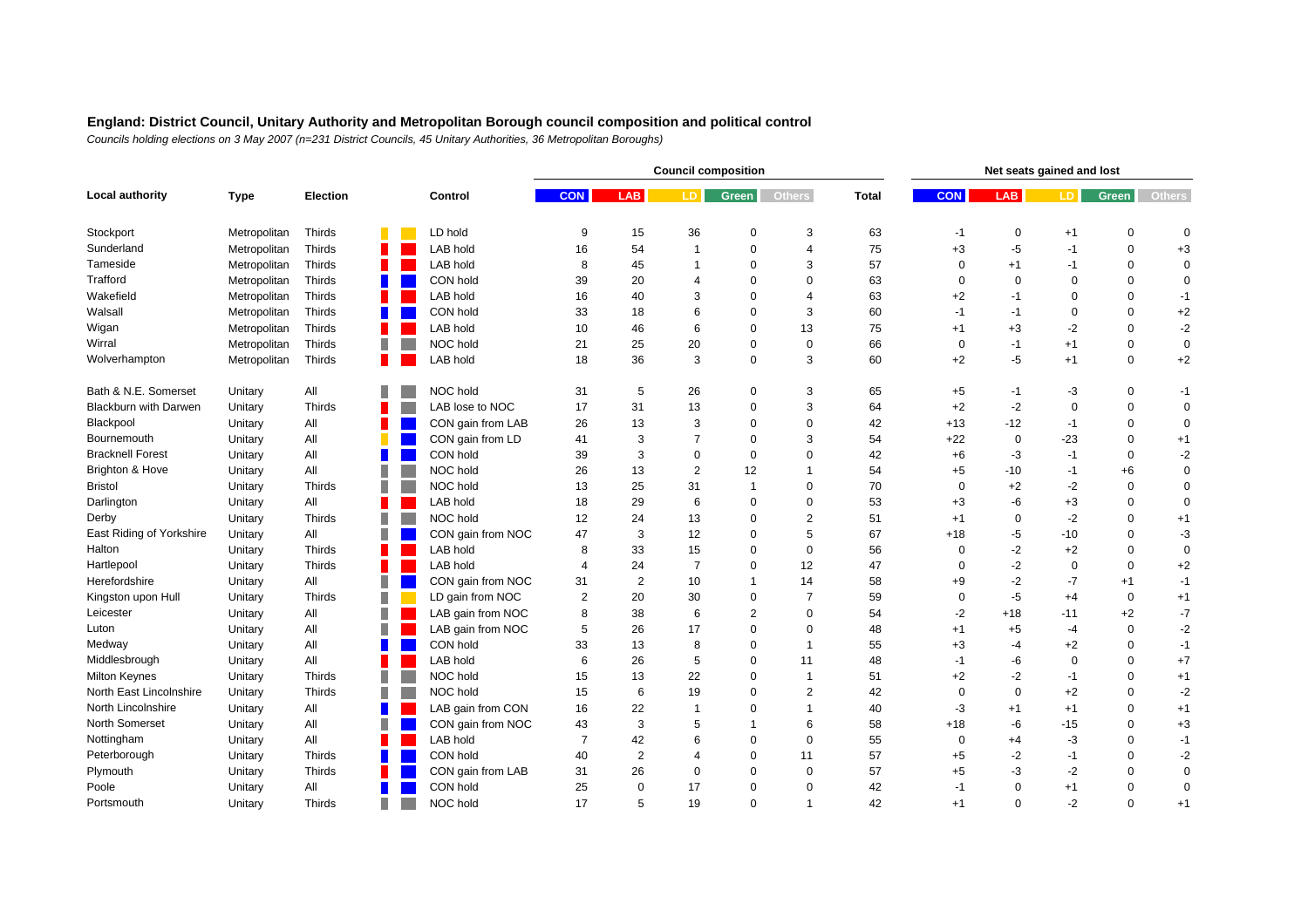|                       |         |                 |         |  |                  | <b>Council composition</b> |          |              |               |              |            |            | Net seats gained and lost |          |               |             |  |  |
|-----------------------|---------|-----------------|---------|--|------------------|----------------------------|----------|--------------|---------------|--------------|------------|------------|---------------------------|----------|---------------|-------------|--|--|
| Local authority       | Type    | <b>Election</b> | Control |  | <b>CON</b>       | <b>LAB</b>                 |          | <b>Green</b> | <b>Others</b> | <b>Total</b> | <b>CON</b> | <b>LAB</b> |                           | Green    | <b>Others</b> |             |  |  |
| Reading               | Unitary | Thirds          |         |  | LAB hold         | 14                         | 25       |              |               | 0            | 46         | $+6$       | $-7$                      | $+1$     |               | O           |  |  |
| Redcar & Cleveland    | Unitary | All             |         |  | NOC hold         | 11                         | 28       | 13           |               |              | 59         | $-2$       | $+5$                      | $-2$     | 0             | -1          |  |  |
| Rutland               | Unitary | All             |         |  | CON hold         | 19                         | 0        |              |               | 5            | 26         | $+5$       | $\Omega$                  | $-2$     |               | -3          |  |  |
| Slough                | Unitary | <b>Thirds</b>   |         |  | NOC hold         |                            | 19       |              |               |              | 41         | $+1$       | $+1$                      | -1       |               | -1          |  |  |
| South Gloucestershire | Unitary | All             |         |  | NOC hold         | 34                         | 9        | 27           |               | 0            | 70         | $+13$      | $-7$                      | -6       |               | $\mathbf 0$ |  |  |
| Southampton           | Unitary | Thirds          |         |  | NOC hold         | 18                         | 18       | 12           |               | $\Omega$     | 48         | $+2$       | $+2$                      | $-4$     |               | 0           |  |  |
| Southend-on-Sea       | Unitary | <b>Thirds</b>   |         |  | CON hold         | 30                         |          | 10           |               |              | 51         |            | $-2$                      | $+2$     |               | $\Omega$    |  |  |
| Stockton-on-Tees      | Unitary | All             |         |  | NOC hold         | 13                         | 22       | 8            | 0             | 13           | 56         | $+1$       | -5                        | $+1$     |               | $+3$        |  |  |
| Stoke-on-Trent        | Unitary | Thirds          |         |  | NOC hold         |                            | 24       |              |               | 28           | 60         | -3         | -6                        | $+1$     |               | $+8$        |  |  |
| Swindon               | Unitary | Thirds          |         |  | CON hold         | 43                         | 13       |              |               | $\Omega$     | 59         | $+3$       | -1                        | $\Omega$ |               | $-2$        |  |  |
| Telford & Wrekin      | Unitary | All             |         |  | NOC hold         | 25                         | 19       |              |               |              | 54         | $+12$      | -9                        | $-3$     |               | $\mathbf 0$ |  |  |
| Thurrock              | Unitary | <b>Thirds</b>   |         |  | CON lose to NOC  | 24                         | 22       |              |               |              | 49         | $-2$       | $+1$                      | $\Omega$ |               | $+1$        |  |  |
| Torbay                | Unitary | All             |         |  | CON gain from LD | 23                         | $\Omega$ |              |               |              | 33         | $+16$      | 0                         | $-14$    |               | -2          |  |  |
| Warrington            | Unitary | Thirds          |         |  | NOC hold         | 5                          | 24       | 27           |               |              | 57         | $-2$       | $\Omega$                  | $+1$     | $\Omega$      | $+1$        |  |  |
| West Berkshire        | Unitary | All             |         |  | CON hold         | 36                         | $\Omega$ | 16           |               | $\Omega$     | 52         | $+9$       | $\Omega$                  | -9       |               | $\mathbf 0$ |  |  |
| Windsor & Maidenhead  | Unitary | All             |         |  | CON gain from LD | 36                         |          | 16           |               | 5            | 57         | $+19$      | 0                         | $-18$    |               | -1          |  |  |
| Wokingham             | Unitary | Thirds          |         |  | CON hold         | 43                         | ი        | 11           |               | $\Omega$     | 54         | $+2$       |                           | $-2$     |               | $\mathbf 0$ |  |  |
| York                  | Unitary | All             |         |  | LD lose to NOC   | 8                          | 18       | 19           | ⌒             | $\Omega$     | 47         | $+8$       | $+3$                      | $-10$    |               | -1          |  |  |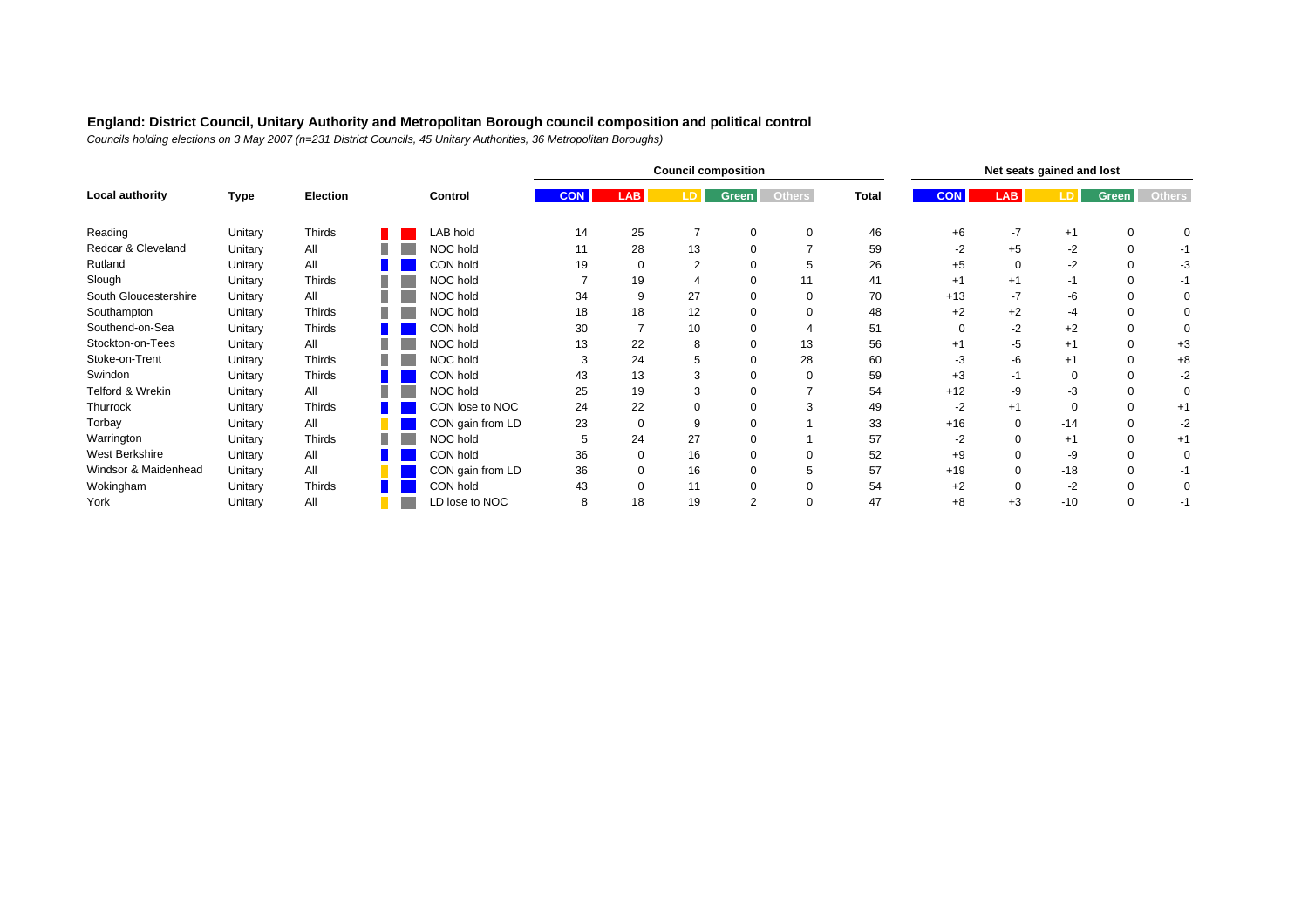#### **Scotland: Unitary Authority council composition and political control**

*All Unitary Authorities in Scotland held elections on 3 May 2007*

|                            |             |          |    |                 | <b>Council composition</b> |                |                |            |             |                |              |            | Net seats gained and lost |             |            |             |             |  |  |  |  |
|----------------------------|-------------|----------|----|-----------------|----------------------------|----------------|----------------|------------|-------------|----------------|--------------|------------|---------------------------|-------------|------------|-------------|-------------|--|--|--|--|
| <b>Local authority</b>     | <b>Type</b> | Election |    | Control         | <b>CON</b>                 | <b>LAB</b>     | LD.            | <b>SNP</b> | Green       | <b>Others</b>  | <b>Total</b> | <b>CON</b> | <b>LAB</b>                | LD.         | <b>SNP</b> | Green       | Others      |  |  |  |  |
| Aberdeen                   | Unitary     | All      | ш  | NOC hold        | 5                          | 10             | 15             | 12         | $\Omega$    |                | 43           | $+2$       | $-3$                      | -5          | $+6$       | $\Omega$    | $\Omega$    |  |  |  |  |
| Aberdeenshire              | Unitary     | All      | ш  | NOC hold        | 14                         | $\mathbf 0$    | 24             | 22         | $\mathbf 0$ | 8              | 68           | $+3$       | $\mathbf 0$               | $-4$        | $+7$       | $\Omega$    | -6          |  |  |  |  |
| Angus                      | Unitary     | All      |    | SNP lose to NOC | 5                          | $\overline{2}$ | 3              | 13         | $\Omega$    | 6              | 29           | $+3$       | $+1$                      | $\mathbf 0$ | -4         | $\Omega$    | $\Omega$    |  |  |  |  |
| Argyll & Bute              | Unitary     | All      | H. | OTH lose to NOC | 3                          | $\mathbf 0$    |                | 10         | $\Omega$    | 16             | 36           | $+1$       | $\Omega$                  | -1          | $+7$       | $\Omega$    | $-7$        |  |  |  |  |
| Clackmannanshire           | Unitary     | All      |    | LAB lose to NOC |                            | 8              |                | 7          | $\Omega$    |                | 18           | $\Omega$   | $-2$                      | $+1$        | $+1$       | 0           | $\mathbf 0$ |  |  |  |  |
| Dumfries & Galloway        | Unitary     | All      | п  | NOC hold        | 18                         | 14             | 3              | 10         | $\Omega$    | 2              | 47           | $+5$       | $+1$                      | -1          | $+5$       | $\Omega$    | $-10$       |  |  |  |  |
| Dundee                     | Unitary     | All      |    | NOC hold        | 3                          | 10             | $\overline{2}$ | 13         | $\Omega$    |                | 29           | $-2$       | $\Omega$                  | $\Omega$    | $+2$       | $\Omega$    | $\Omega$    |  |  |  |  |
| East Ayrshire              | Unitary     | All      |    | LAB lose to NOC | 3                          | 14             | $\Omega$       | 14         | $\Omega$    |                | 32           | $+2$       | -9                        | $\mathbf 0$ | $+6$       | $\Omega$    | $+1$        |  |  |  |  |
| <b>East Dunbartonshire</b> | Unitary     | All      | H. | NOC hold        | 5                          | 6              | 3              | 8          | $\Omega$    |                | 24           | $+2$       | $-1$                      | -9          | $+8$       | $\Omega$    | $\mathbf 0$ |  |  |  |  |
| East Lothian               | Unitary     | All      |    | LAB lose to NOC | $\overline{2}$             | $\overline{7}$ | 6              |            | $\Omega$    |                | 23           | $-2$       | -9                        | $+5$        | $+6$       | $\Omega$    | $\mathbf 0$ |  |  |  |  |
| <b>East Renfrewshire</b>   | Unitary     | All      | п  | NOC hold        | 7                          | $\overline{7}$ |                | 3          | $\Omega$    | $\overline{2}$ | 20           | $+1$       | $-1$                      | $-2$        | $+3$       | $\Omega$    | $-1$        |  |  |  |  |
| Edinburgh                  | Unitary     | All      |    | LAB lose to NOC | 11                         | 15             | 17             | 12         | 3           | $\Omega$       | 58           | -2         | $-15$                     | $+3$        | $+11$      | $+3$        | $\Omega$    |  |  |  |  |
| Eilean Siar                | Unitary     | All      | П  | OTH hold        | $\Omega$                   | $\overline{2}$ | $\Omega$       |            | $\Omega$    | 25             | 31           |            | $-2$                      | $\Omega$    | $+1$       | $\Omega$    | $+1$        |  |  |  |  |
| Falkirk                    | Unitary     | All      | П  | NOC hold        | $\overline{2}$             | 14             | $\Omega$       | 13         | $\Omega$    | 3              | 32           |            | $+2$                      | $\Omega$    | $+2$       | $\Omega$    | $-4$        |  |  |  |  |
| Fife                       | Unitary     | All      |    | NOC hold        |                            | 24             | 21             | 23         | $\Omega$    | 5              | 78           | $+3$       | $-11$                     | -1          | $+11$      | $\mathbf 0$ | $-2$        |  |  |  |  |
| Glasgow                    | Unitary     | All      |    | LAB hold        |                            | 45             | 5              | 22         | 5           | $\overline{1}$ | 79           | $\Omega$   | $-24$                     | $+2$        | $+18$      | $+5$        | $-1$        |  |  |  |  |
| Highland                   | Unitary     | All      |    | OTH lose to NOC | $\Omega$                   | $\overline{7}$ | 21             | 17         | $\Omega$    | 35             | 80           | $\Omega$   | $-1$                      | $+8$        | $+11$      | $\mathbf 0$ | $-18$       |  |  |  |  |
| Inverclyde                 | Unitary     | All      |    | LD lose to NOC  |                            | 9              | 4              | 5          | $\Omega$    | -1             | 20           | $+1$       | $+2$                      | -9          | $+5$       | $\Omega$    | $+1$        |  |  |  |  |
| Midlothian                 | Unitary     | All      |    | LAB lose to NOC | $\mathbf 0$                | 9              | 3              | 6          | $\Omega$    | $\Omega$       | 18           | $\Omega$   | -5                        | $\Omega$    | $+5$       | $\Omega$    | $\Omega$    |  |  |  |  |
| Moray                      | Unitary     | All      | П  | OTH lose to NOC | 3                          | $\overline{2}$ | $\Omega$       | 9          | $\Omega$    | 12             | 26           | $+2$       | -3                        | -1          | $+6$       | $\Omega$    | $-4$        |  |  |  |  |
| North Ayrshire             | Unitary     | All      |    | LAB lose to NOC | 3                          | 12             | $\overline{2}$ | 8          | $\Omega$    | 5              | 30           | $-2$       | -8                        | $+2$        | $+5$       | $\Omega$    | $+3$        |  |  |  |  |
| North Lanarkshire          | Unitary     | All      |    | LAB hold        |                            | 40             |                | 23         | $\Omega$    | 5              | 70           | $+1$       | $-14$                     | $+1$        | $+11$      | $\Omega$    | $+1$        |  |  |  |  |
| Orkney                     | Unitary     | All      |    | OTH hold        | $\Omega$                   | $\mathbf 0$    | $\Omega$       | $\Omega$   | $\Omega$    | 21             | 21           | $\Omega$   | $\mathbf 0$               | $\Omega$    | $\Omega$   | $\Omega$    | $\mathbf 0$ |  |  |  |  |
| Perth & Kinross            | Unitary     | All      | ш  | NOC hold        | 12                         | 3              | 8              | 18         | $\Omega$    | $\Omega$       | 41           | $+2$       | -2                        | $-1$        | $+3$       | $\Omega$    | $-2$        |  |  |  |  |
| Renfrewshire               | Unitary     | All      | ш  | NOC hold        | $\overline{2}$             | 17             | $\Delta$       | 17         | $\Omega$    | $\Omega$       | 40           | $+1$       | -3                        | $+1$        | $+4$       | $\Omega$    | $-3$        |  |  |  |  |
| Scottish Borders           | Unitary     | All      | H. | NOC hold        | 11                         | $\mathbf 0$    | 10             | 6          | $\Omega$    | $\overline{7}$ | 34           | $\Omega$   | $\mathbf 0$               | $+2$        | +4         |             | -6          |  |  |  |  |
| Shetland                   | Unitary     | All      | П  | OTH hold        | $\Omega$                   | $\mathbf 0$    | $\Omega$       | $\Omega$   | $\Omega$    | 22             | 22           |            | $\Omega$                  | -5          |            | $\Omega$    | $+5$        |  |  |  |  |
| South Ayrshire             | Unitary     | All      | П  | NOC hold        | 12                         | 9              |                | 8          | $\Omega$    |                | 30           | -3         | -5                        | $\Omega$    | $+8$       | $\Omega$    | $\Omega$    |  |  |  |  |
| South Lanarkshire          | Unitary     | All      |    | LAB lose to NOC | 8                          | 30             | $\overline{2}$ | 24         | $\Omega$    | 3              | 67           | $+4$       | $-19$                     | 0           | $+15$      | $\Omega$    | $\Omega$    |  |  |  |  |
| Stirling                   | Unitary     | All      |    | NOC hold        |                            | 8              | 3              |            | $\Omega$    | $\Omega$       | 22           | -6         | $-3$                      | $+3$        | $+6$       |             | $\Omega$    |  |  |  |  |
| West Dunbartonshire        | Unitary     | All      |    | NOC hold        |                            | 10             | $\Omega$       | 9          | $\Omega$    | 3              | 22           | $\Omega$   | $+1$                      | $\Omega$    | $+6$       |             | $-7$        |  |  |  |  |
| West Lothian               | Unitary     | All      |    | LAB lose to NOC |                            | 14             | $\Omega$       | 13         | $\Omega$    | $\Delta$       | 32           | $\Omega$   | -4                        | $\Omega$    | $+2$       | $\Omega$    | $+2$        |  |  |  |  |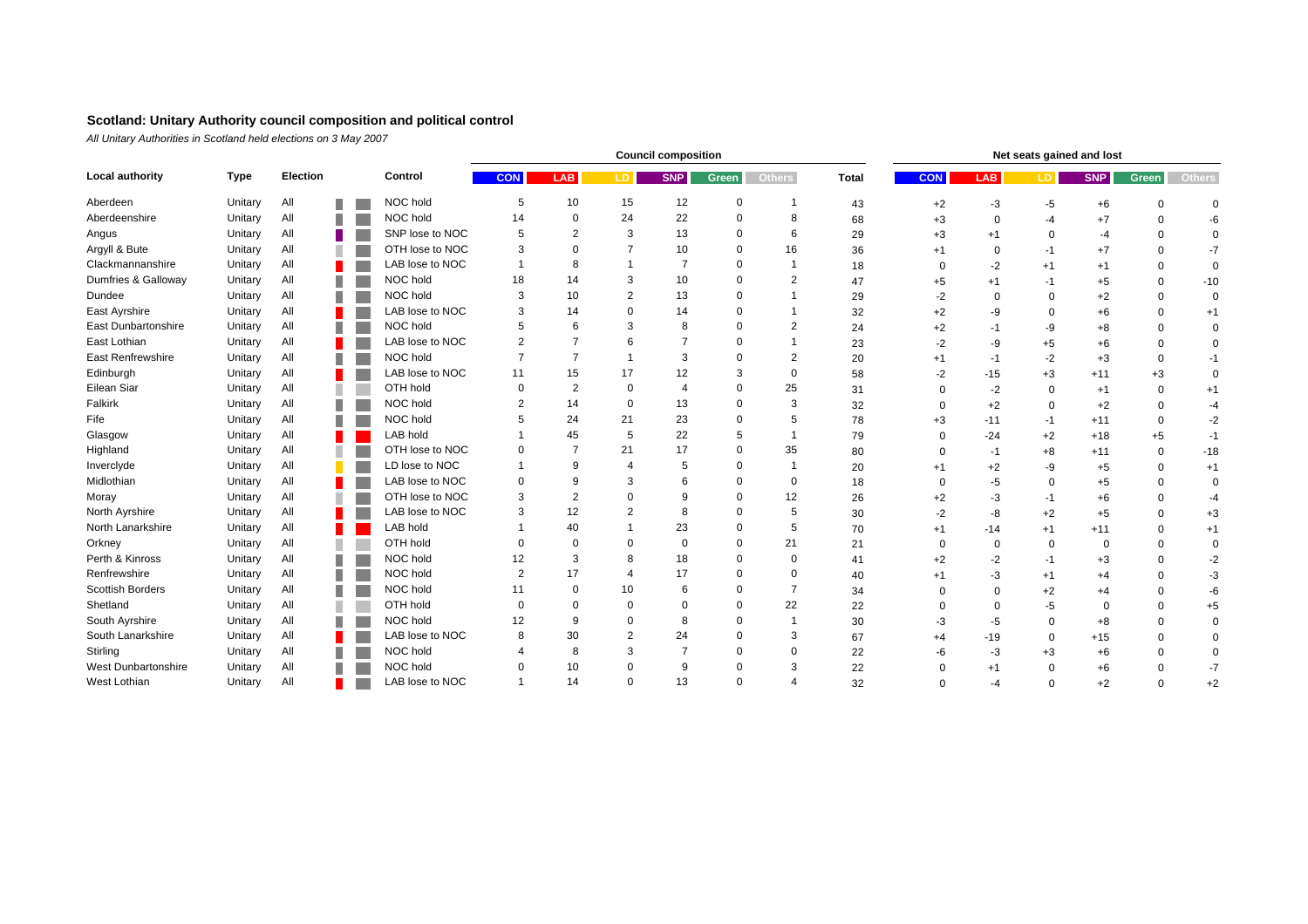## **Local Elections 2007**

**Gains of Council control by party**